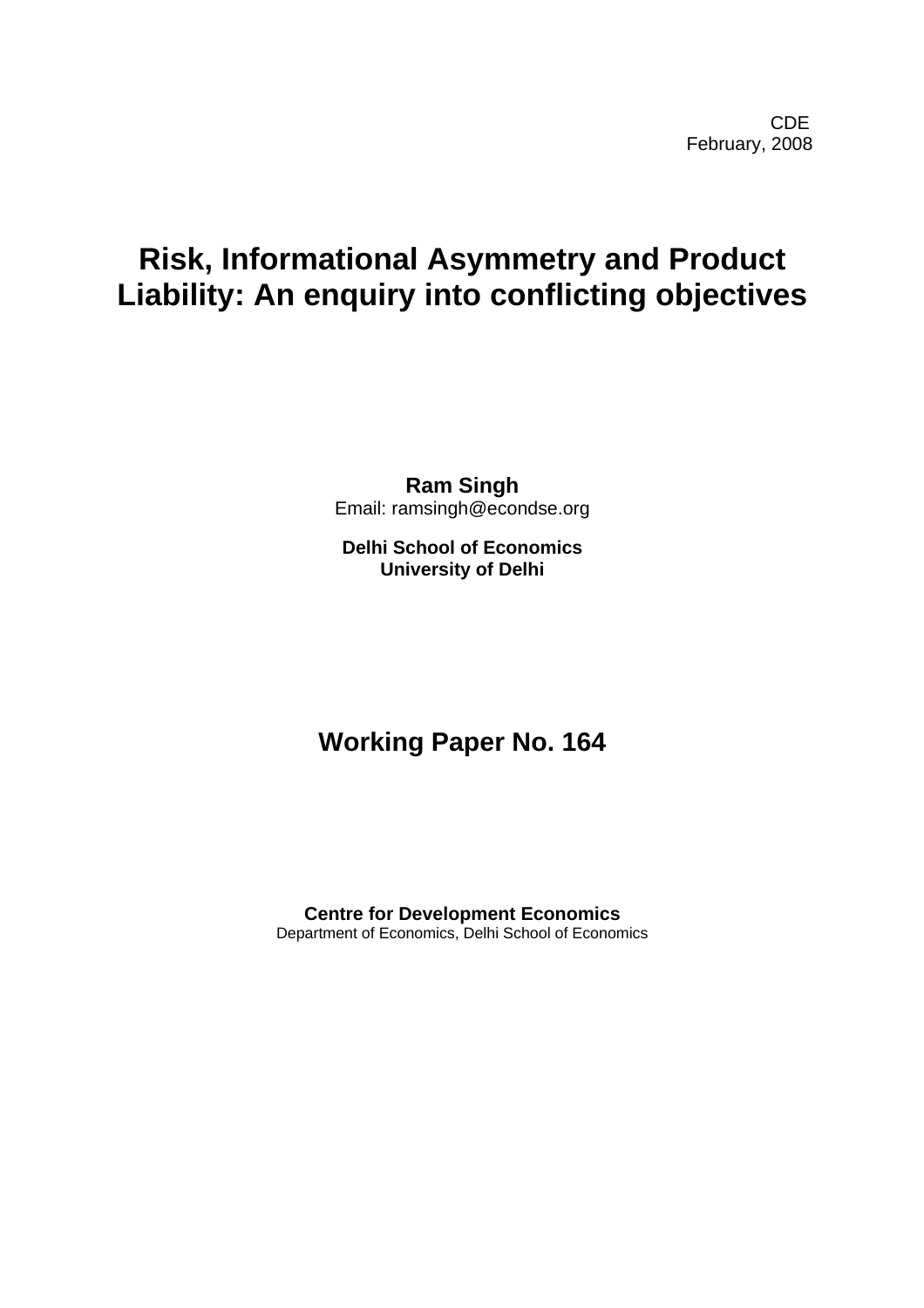#### Risk, Informational Asymmetry and Product Liability:

An enquiry into conflicting objectives

Ram Singh Department of Economics Delhi School of Economics University of Delhi ramsingh@econdse.org ramsingh−dse@yahoo.co.in

#### ABSTRACT

Risky products cause two types of costs for society; the accident costs and the insurance costs. Liability rules allocate these costs between the parties involved. The expansion in the scope of product liability over the past thirty years has increased the cost of third-party liability insurance. However, the economic analysis of product liability rules has, generally, focused on only the accident costs. Some recent works have suggested that there is a strict trade-off involved when it comes to minimizing the accident costs and the insurance costs. In this paper, we have extended the economic analysis by considering both types of costs. An efficiency characterization of product liability rules has been provided by assuming that consumers lack in the knowledge about the risk. We have shown that even when consumers misperceive the product risk, it possible to achieve efficiency with respect to the insurance costs as well as the care levels.

Key words: Product liability, informational asymmetry, accident costs, insurance costs, Nash equilibrium, economic efficiency

Acknowledgement: I am grateful to Sabyasachi Das, Satish Jain and Anjan Mukherji for detailed comments. Also, I would like to thank the participants of the conference on Law, Economics and Development at JNU for valuable comments and suggestions. Errors are mine.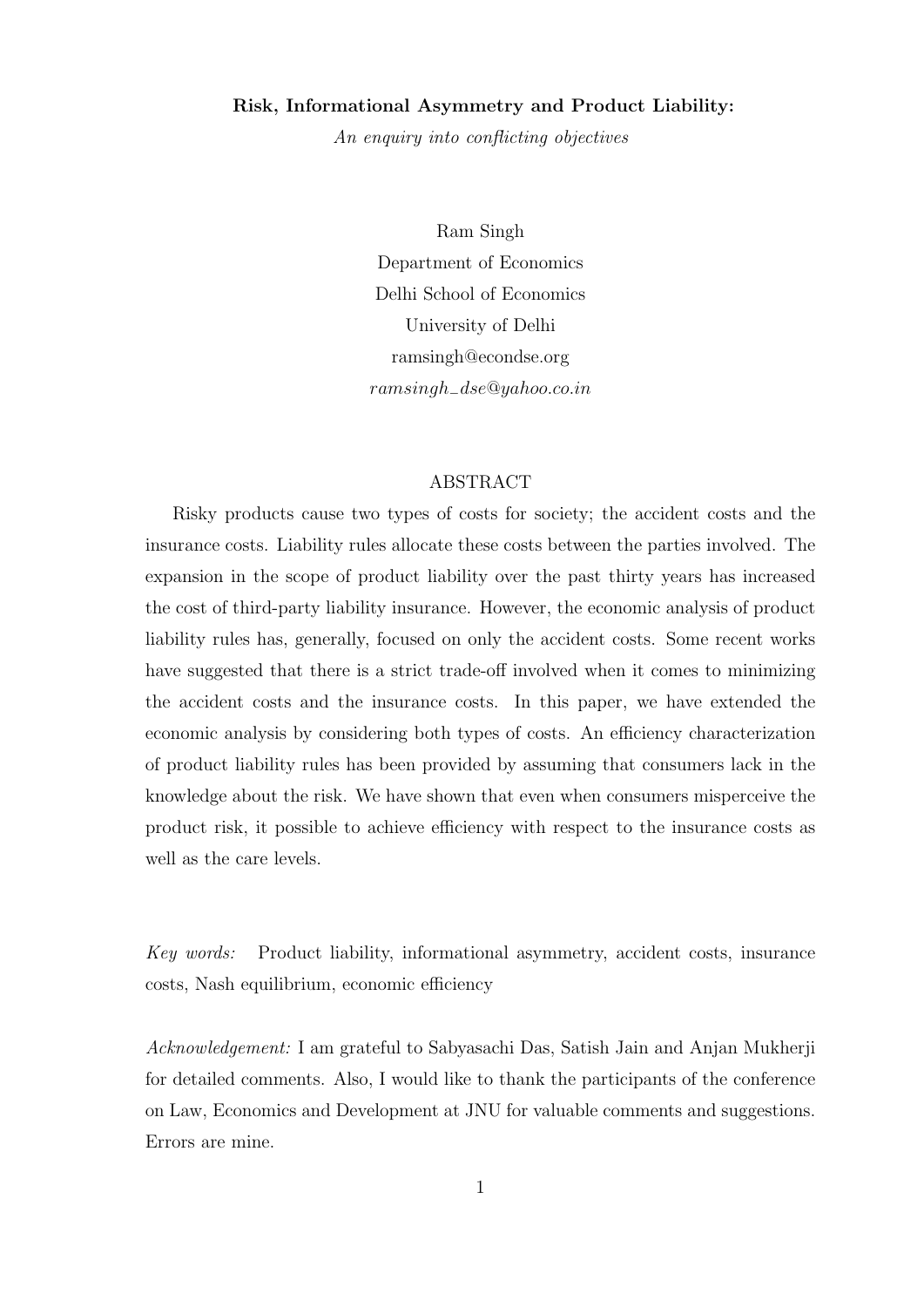#### 1. Introduction

Product liability has acquired immense importance over the last 50 years. Most of the disputes involving product-caused injuries are governed by liability rules.<sup>1</sup> Product liability is said to be one of the fastest growing cost components that manufacturers and retailers are facing these days. The manufacturing of risky products leads two associated costs for the society: the accident costs and the insurance costs. A substantial expansion in the scope of product liability over the past thirty years has increased the cost of the third-party liability insurance.<sup>2</sup> Different product liability rules have different implications for the magnitude as also the allocation of the accident costs and the insurance costs. Therefore, legal rules regarding product liability have important implications for both the producers as well as the consumers of risky products.

The implications of product liability rules have been widely studied in the fairly extensive literature on the subject. Mckean (1970), Oi (1973), Goldberg (1974), Hamada (1976), Spence (1977), Polinsky (1980), Marino (1988), Shavell (1987), Spulberg (1989), Boyd (1994), Miceli (1997), and Endres and Lüdeke (1998) are some of the many works that have studied various aspects of product liability. However, the focus of these studies has been on the accident costs. Accident costs depend on the care levels opted by producer firms as well the consumers. In addition, production/consumption level of the good in question also affects the accident costs. Therefore, accident costs can be excessive either on account of suboptimal choice of care levels or due to an inefficient choice of production/consumption levels by the parties. Focusing on only the accident costs, the above mentioned studies have shown the following: When the product market is competitive and consumers are completely informed about the product risk, product liability rules are irrelevant for efficiency the market relationship between consumers and firms ensures an efficient outcome. However, when consumers have incomplete information about the product risk, the market mechanism cannot lead to an efficient outcome. In that case, product liability is required for economic efficiency. (See Spence (1977), Polinsky and Rogerson (1983), Schwartz and Wilde (1985), Shavell (1987, pp. 52-53), Doughety and Rein-

<sup>&</sup>lt;sup>1</sup>Geistfeld (2000), Harvey and Parry (2000).

<sup>2</sup>Until 1970s liability insurance was a small cost of doing business. See Viscusi (2006).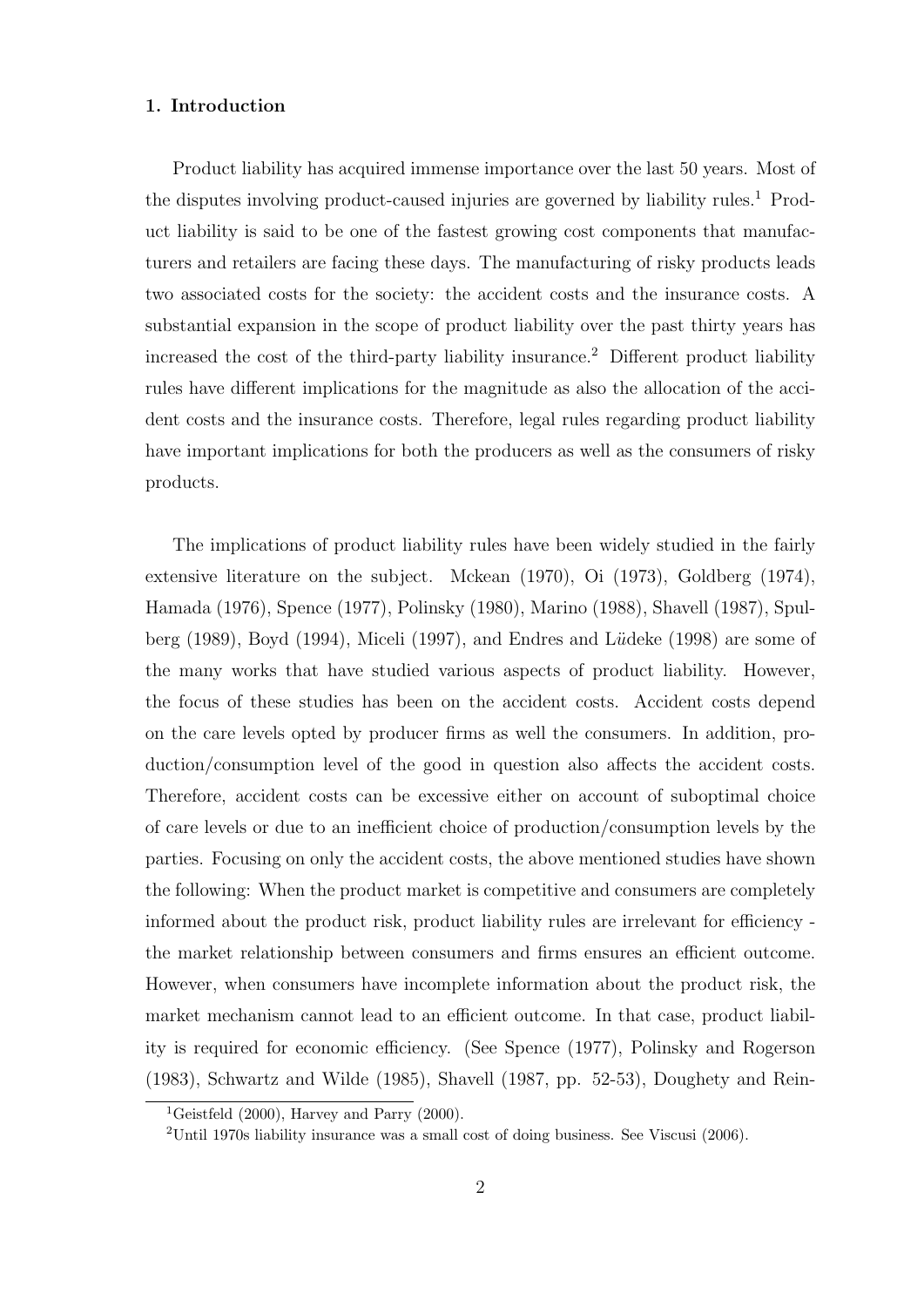ganun (1997), Endres and L¨udeke (1998), and Sunding and Zilberman (1998)).

It is important to note that the need for product liability arises because of the informational asymmetry that marks the product related accidents. While the producer firms are supposed to be completely informed about the product risk, consumers, on the contrary, are unlikely to know it correctly. This is so because consumers cannot observe the care taken by the producer firm while producing the product. Moreover, even when consumers could be informed about the care taken by the firm, they may still be incompletely informed about the risk. Because they may not know the accident loss function (the value of the expected loss for the given care levels) correctly. The literature on product liability rules has concluded that when the care is unilateral and consumers misperceive the accident-risk, the rule of strict liability is efficient. The rule of negligence, on the contrary, is said to be inefficient. Under this rule, consumers consume too much [too little] of the product when they underestimate [over-estimate] the risk. Polinsky (1980), Shavell (1987, ch 3, pp. 67-68) and Geistfeld (2000) are some of the notable contributions that establish these claims. In other words, it has been argued that, as far as the accident costs are concerned, economic efficiency requires the producers to bear the entire accident costs.

However, the existing economic analyses of product liability rules suffer from a major shortcoming. They have focused on only the efficiency in terms of the accident costs, to a complete neglect of the insurance costs. As has been pointed out above, the substantial expansion in the scope of liability over the past thirty years has increased the cost of third party liability insurance for businesses. This is especially true for countries like the United States of America, England, Australia and some parts of Europe.<sup>3</sup> In view of this development, while studying product liability rules it is highly desirable to consider their implications in terms of the insurance costs along with the accident costs. For instance, in certain empirical or theocratical context, if it turns out that the firms are more efficient risk bearers, then the other things remaining the same a product liability rule will be efficient if it requires firms rather

<sup>3</sup>Though the problem of the increased claims and the insurance costs is not a new one, it has been a recurring issue in the US, England, Australia and elsewhere. In the US, for instance, liability premiums have increased from 1.13 billion USD in 1968 to 19.1 billion USD in 1988. See Viscusi (2006).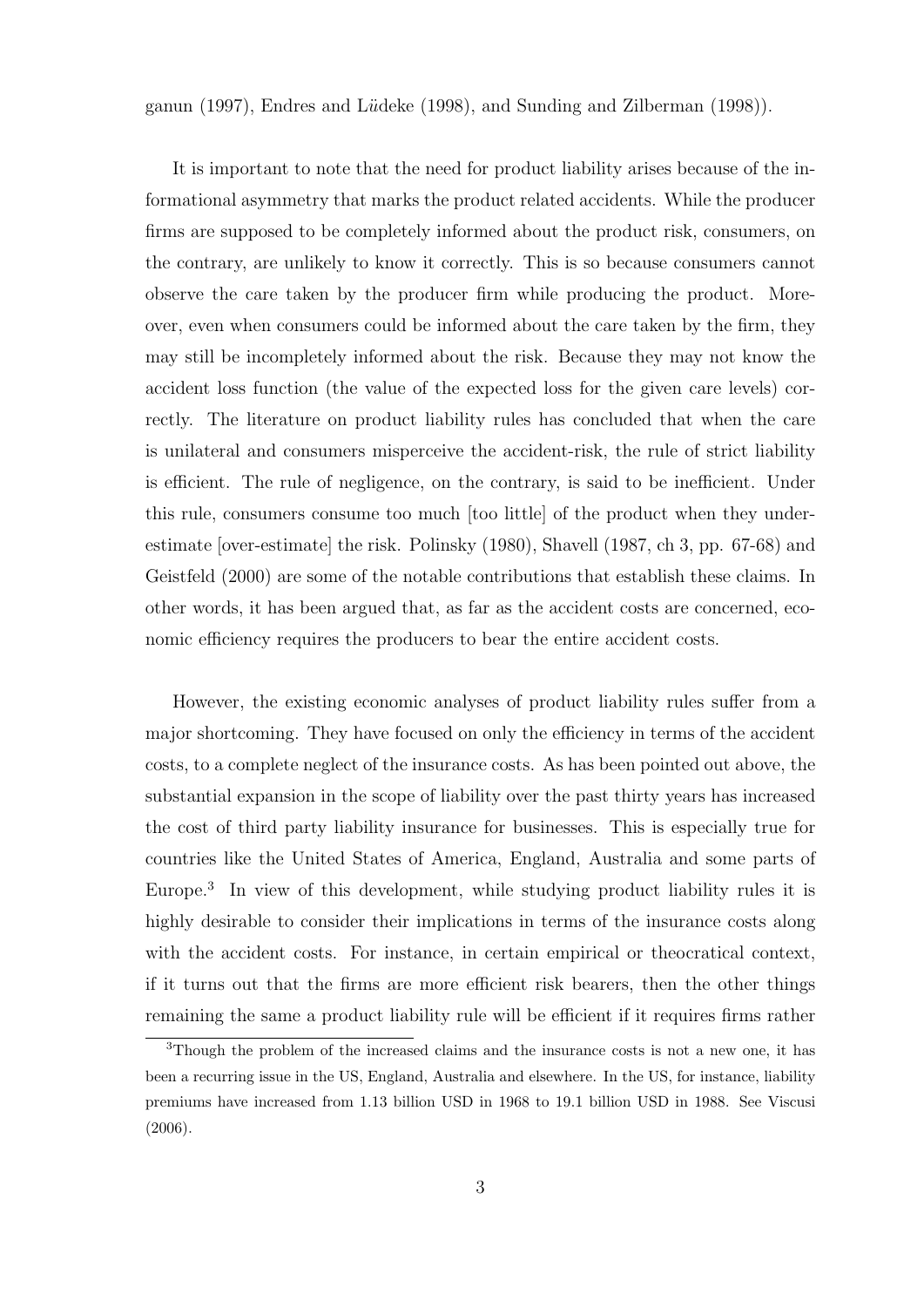than consumers to bear the residual accident loss.

However, Priest (1981, 87), Epstein (1985), Geistfeld (1992 2000), among others, have argued that it is the consumers rather than the firms that are likely to be more efficient bearer of the product risk. The main argument is that the insurance costs are likely to be lower for consumers as they can buy the 'first-party'<sup>4</sup> insurance to cover the risk; firms, on the other hand, have to buy the costlier 'third party' insurance.<sup>5</sup> These findings have striking implications for the existing claims about the economic efficiency (or the lack of it) of various product liability rules. More pointedly, these findings imply that, *ceteris paribus*, a liability rule is efficient if it requires consumers rather than firms to bear the residual accident loss.

Therefore, if we expand the scope of economic analysis to incorporate insurance costs, there appears to be a trade-off between the efficiency in terms of accident costs, on one hand, and the efficient risk-bearing on the other hand. The efficiency on the first count requires firms to bear the risk, while that on the second count may have consumers as the residual risk-bearers. This trade-off becomes all the more strict if we consider accident contexts that involve the bilateral care. To see why, note that when insurance costs are lower for consumers, other things remaining the same, they should bear the accident costs. However, in the context of bilateral-care accidents, it is well known that when consumers are the residual bearers of accident loss, as under the rule of negligence, the outcome cannot be efficient. Some works have argued that the outcome is inefficient both in terms of care levels as well as the consumption/production levels (for discussion see Shavell, 1987 ch. 3, also see Geistfeld, 2000). Therefore, an implication of the existing claims regarding the accident costs and the insurance costs is that a liability rule can achieve efficiency with respect to insurance costs only by sacrificing efficiency with respect to accident costs, and vice-versa. This paper, in contrast, shows that suitably designed liability rules can resolve this trade-off to a significant extent.

<sup>&</sup>lt;sup>4</sup>A first party insurance covers the risk faced by the insuree himself. Third party insurance, in contrast, is purchased to cover the risk that the insuree ( say a producer) may create for a third party ( say a consumer).

 ${}^{5}$ For arguments and more references see Priest (1981, 87), Epstein (1985), Geistfeld (2000).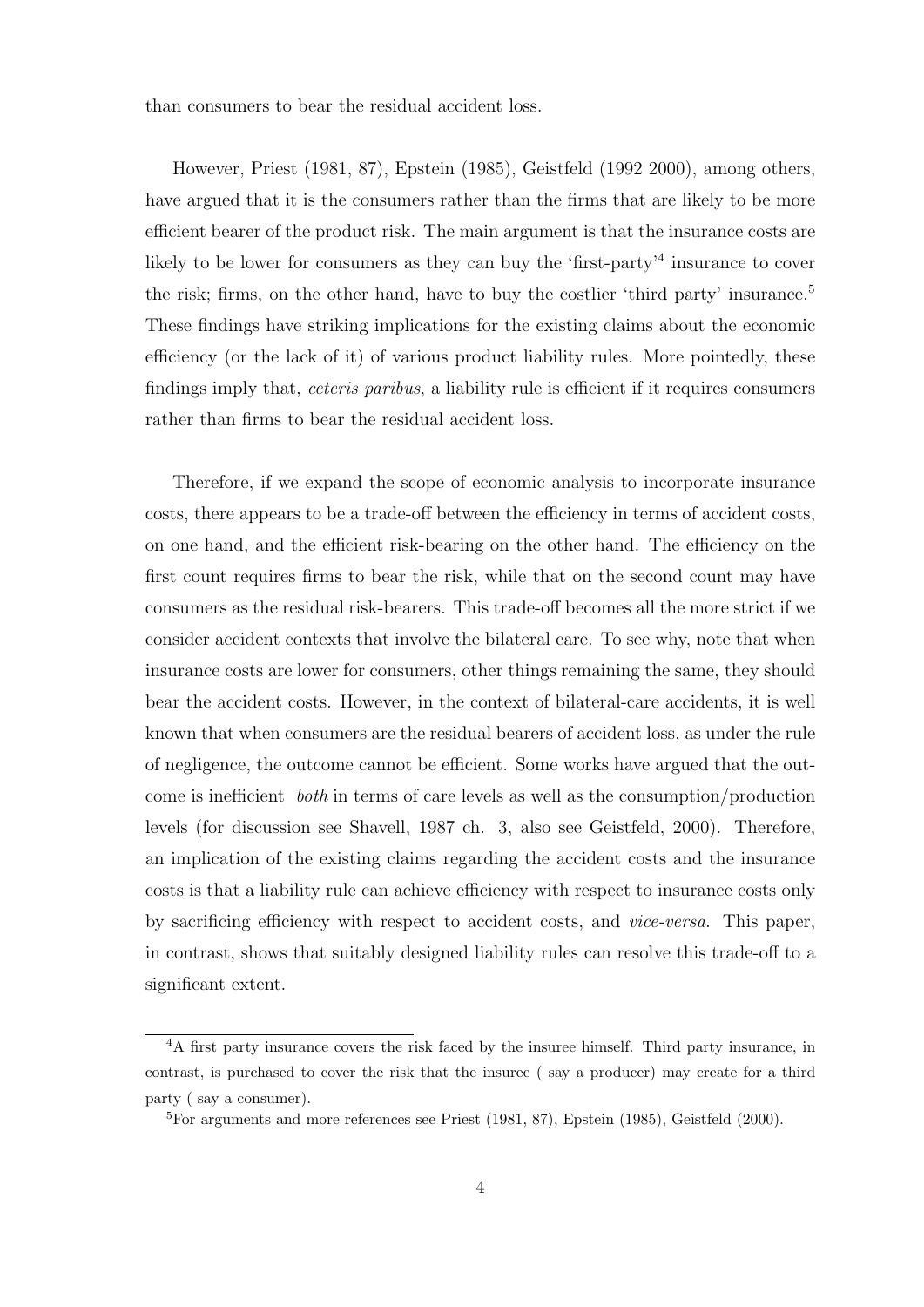When we extend the framework of economic analysis of product liability rules to include insurance costs, in principle, there can be several methodological approaches. In this paper, we start the efficiency analysis by focusing first only on the efficiency with respect to accident costs. To this end, we provide a characterization of efficient product liability rules, by considering the two components of the accident costs - the care levels and the production/consumption levels. Such efficiency characterization is meaningful in its own right. Since, it enables us to delineate those features of product liability rules that are crucial for efficiency (or the lack of it) in terms of accident costs. More importantly, this exercise enables us to extend the efficiency analysis of product liability rules to consider accident costs and insurance costs simultaneously. This approach has turned out to be very helpful in the search of the possibility of consistency or otherwise among various seemingly conflicting requirements of economic efficiency. We explore the issue by making alternative assumptions about insurance costs. In particular, we show that even when there are informational asymmetries regarding the product risk, a suitably designed product liability rule can ensure the efficient care as well as the efficient risk bearing.

There is another body of literature for which our results are relevant. In some interesting works, the need for the tort liability of firms has been questioned. In these contributions, it has been argued that the informational asymmetry in which consumers lack the information about product risk might not be a problem that necessarily requires that firms be made liable for accident losses. Since, firms might signal the information regarding product related risk to consumers through price and warrantees etc. (for references see Bagwell and Riordan, 1991). In response to these contributions, many studies have argued that because of inadequate incentives (for informing consumers about the risk) on the part of firms and limited capability of consumers to process the information available, unregulated market cannot result in optimum care by firms and optimum consumption by consumers. Also, in some contexts consumers may not prefer better information about the quality of the product  $(Schlee, 1996).$ <sup>6</sup> Leaving aside the issues of signaling mechanisms and the relative

<sup>6</sup>For arguments and discussion, besides afore-mentioned studies see Beales, Craswell and Salop (1981), Priest (1991), Grossman (1981), Landes and Posner (1987, ch. 10), Viscusi (1991), Burrows (1992), Schwartz (1995), Caves and Green (1996), Hamilton (1998), Arlen (2000), and Geistfeld (2000), etc.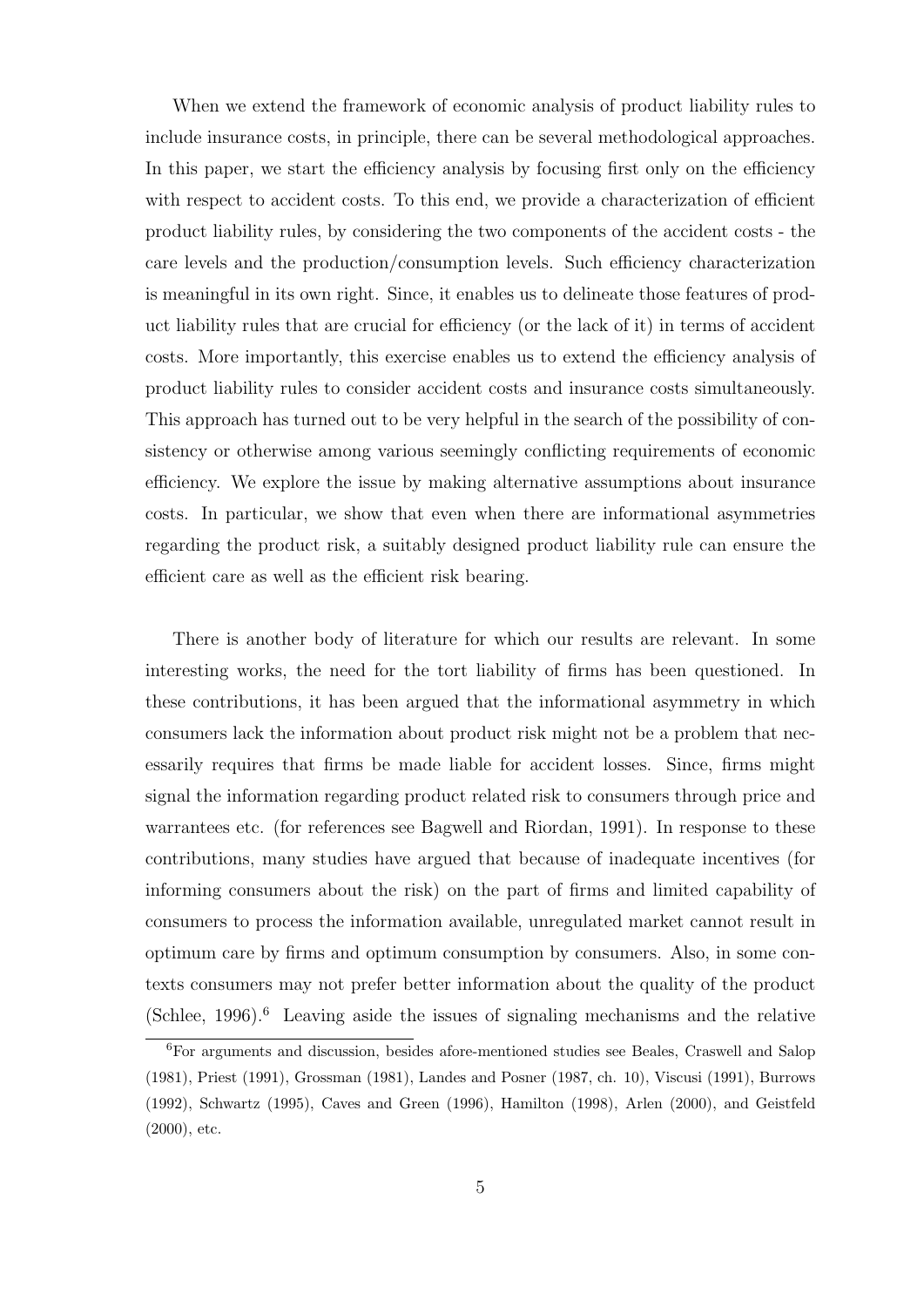merits of tort liability *vis-a-vis* other corrective mechanisms, we show that as long as other mechanisms are imperfect in signaling the risk, there can be an efficiencyenhancing role for tort liability. Moreover, we show that even when firms have no liability in equilibrium, a suitable designed product liability rule can convey the information to consumers that is crucial for efficiency.

Finally, in view of our framework and results, we study the product liability rules that are prevailing in India.

The analysis is carried out in a partial-equilibrium framework. The framework of analysis, though very similar to the standard framework, is different on at least the following two counts. First, it is unified and more general than the standard framework. No assumptions are imposed on the costs of care and expected loss functions, apart from assuming the existence of a pair of care levels which minimizes the direct costs of accident. Second, it provides a formal analysis of the entire class of product liability rules in the context of bilateral care accidents where there is afore-mentioned informational asymmetry. Here it should be noted that the existing formal analyses have largely been undertaken *only* for the rule of negligence and the rule of strict liability. In Shavell (1980, 89) the efficiency of the rule of strict liability with the defense of the contributory negligence has been claimed without providing a formal proof. As a corollary of our results, we formally show that the claim in Shavell (1980, 87) holds in a broader framework.

Section 2 introduces the framework of analysis that outlines the notations and the assumptions made in the paper. Section 3 focuses on only the accident costs and provides an efficiency characterization of efficient product liability rules. In Section 4 we extend our analysis to consider the insurance costs. Section 5 undertakes economic analysis of product liability rules in India. We conclude in Section 6 with remarks on the nature of results in the paper.

#### 2. The Social Optimization Problem

2.1 Notations and Assumptions: We consider accidents that involve two parties, a consumer and the producer firm. Product-related accidents differ from the ac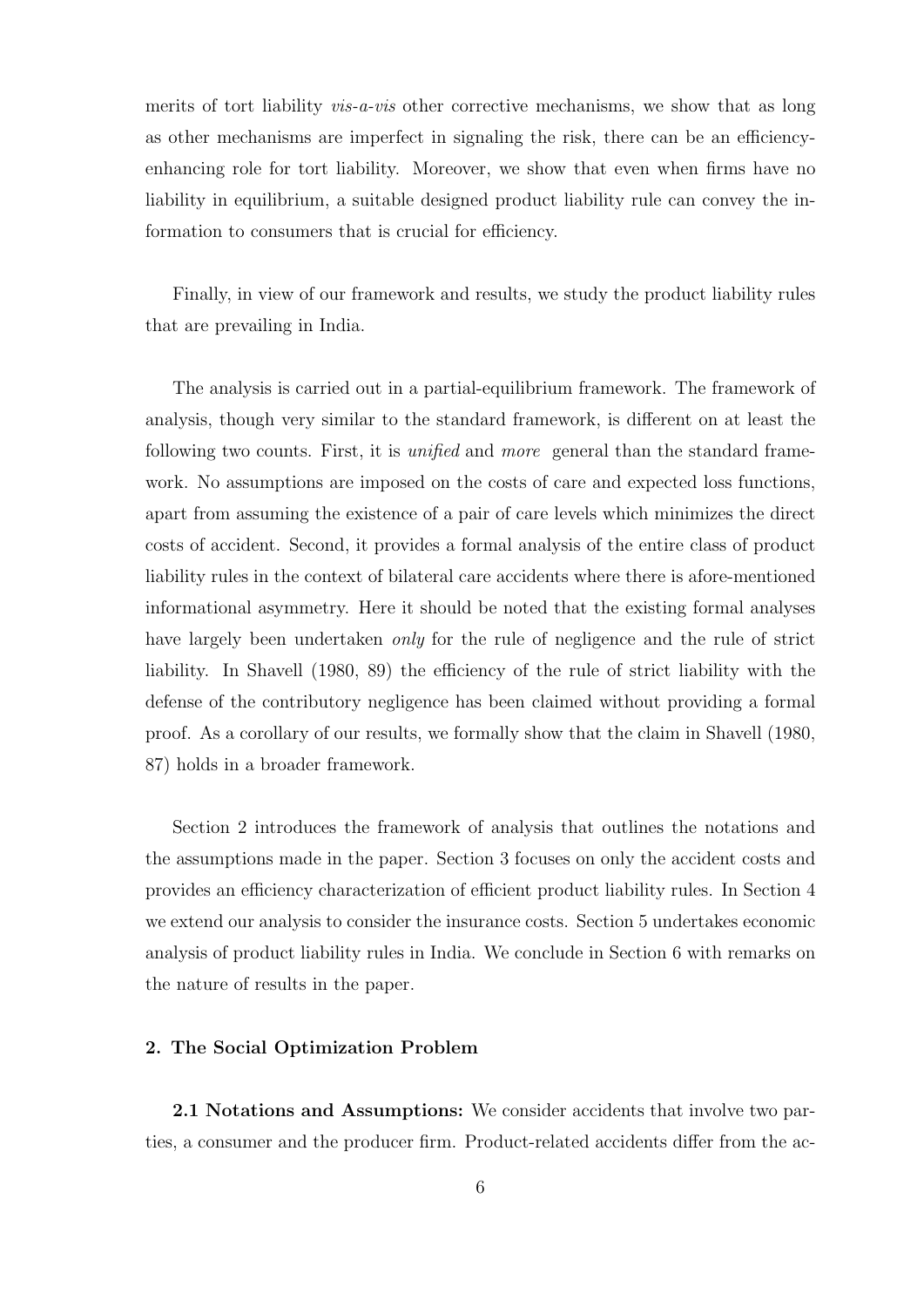cidents generally considered under liability rules in that, in product-related accidents injurers (firms) and victims (consumers) engage in a market exchange. Moreover, this exchange is, supposedly, with the knowledge that the product might cause injuries to the consumer later on. However, both the producer firm as well as the consumer can take care to reduce the expected accident loss. The output of the firm and the amount of purchase made by the consumer are treated as their respective activity levels. It is assumed that in the event of an accident the entire loss falls on the consumer. We denote by:

x the cost of care taken by the consumer,  $x \geq 0$ ,

y the cost of care taken by the firm,  $y \ge 0$ ,

 $X = \{x \mid x$  is the cost of some feasible level of care for the consumer},

 $Y = \{y \mid y \text{ is the cost of some feasible level of care for the firm } \},\$ 

 $\pi$  the probability of occurrence of an accident,

H the loss in case an accident actually materializes,  $H \geq 0$ ,

L the expected loss due to the accident. L is thus equal to  $\pi H$ ,

 $L_c$  the expected accident loss as perceived by the consumer,<sup>7</sup>

n number of firms in the industry,

q number of units of the product produced by a firm,

 $u_i(.)$  marginal consumption benefit to the i'th consumer from the product,

p the market price of one unit of the product,

 $P(.)$  the inverse demand function for the industry,

 $C(.)$  the cost of production function for a firm,

DAC the direct accident costs - the sum of costs of care and the expected accident loss, i.e.,  $DAC = x + y + L(x, y)$ .

Analysis is undertaken in a simple competitive partial-equilibrium framework. We assume:

(A1): Costs of care to be strictly increasing functions of care levels. As a result, the cost of care for a party also represents the level of care for that party. Therefore, X is the care choice set for the consumer, and  $Y$  is the care choice set for the firm. Also,  $0 \in X$  and  $0 \in Y$ .

(A2):  $\pi$  and H are functions of x and y;  $\pi = \pi(x, y)$ ,  $H = H(x, y)$ .

 ${}^{7}L_c$  is the product of the probability of accident and the accident loss in the event of accident as are perceived by the consumer. See Assumption (A9).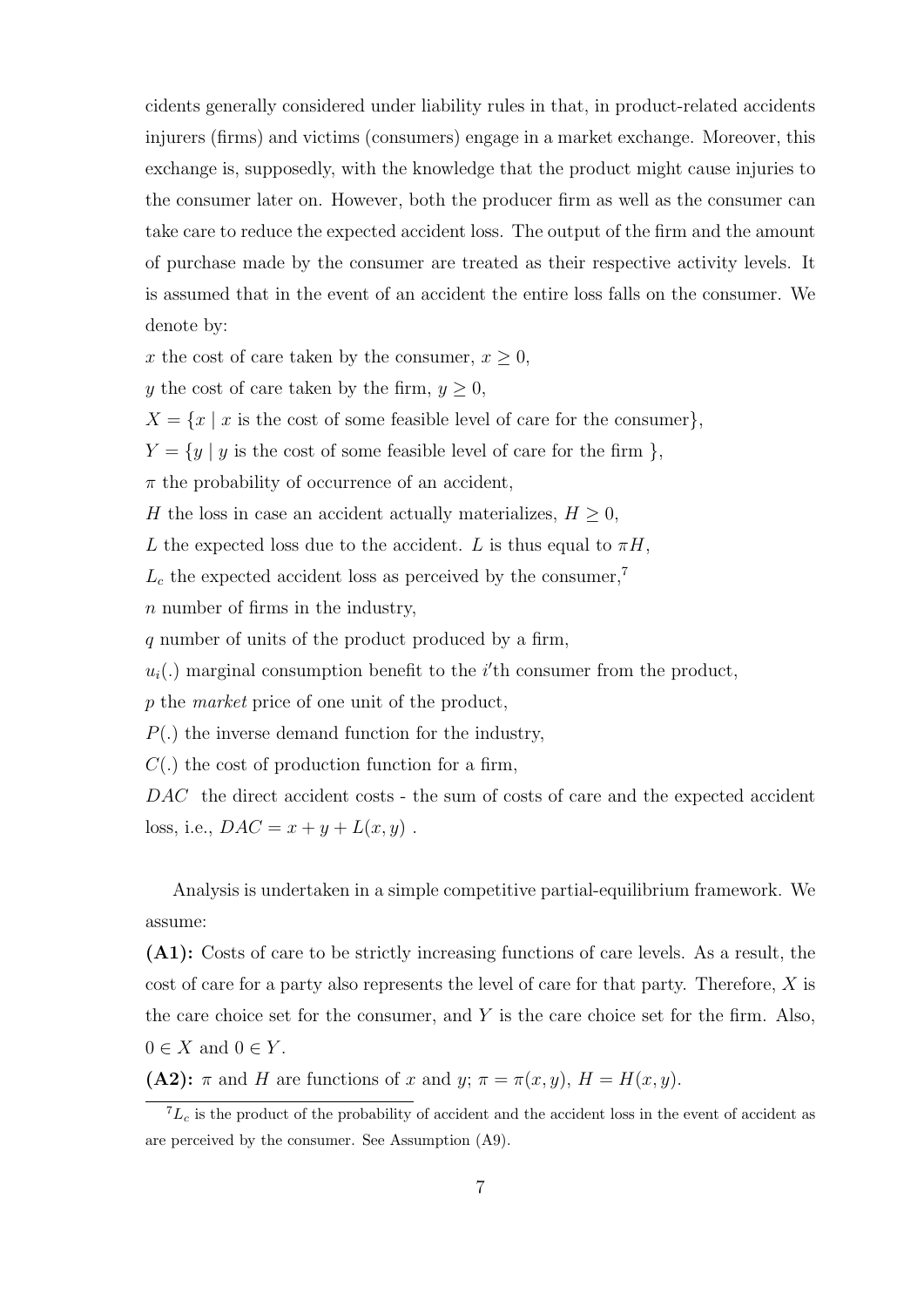(A3): L is thus a function of x and y;  $L = L(x, y)$ . Clearly,  $L \ge 0$ .

(A4): L is a non-increasing function of care level of each party. That is, a larger care by either party, given the care level of the other party, results in lesser or equal expected accident loss. Decrease in L can take place due to decrease in  $\pi$  or H or both.

(A5): X, Y , and L are such that DAC minimizing pair of care levels is unique and it is denoted by  $(x^*, y^*)$ , where  $x^* > 0$ , and  $y^* > 0$ . That is, the term  $x + y + L(x, y)$ is uniquely minimized at  $(x^*, y^*)$ . As a result, for all  $(x, y) \neq (x^*, y^*)$ , we have  $x + y + L(x, y) > x^* + y^* + L(x^*, y^*).$ 

(A6): Both firms and consumers are rational and risk-neutral. Moreover, the rationality of each party is a common knowledge.The assumption regarding the riskneutrality of the party is relaxed in Section 4, wherein we consider insurance costs.

(A7): The legal due care standard (level) for the firm, wherever applicable (say under the rule of negligence), is set at  $y^*$ . Similarly, the legal standard of care for the consumer, wherever applicable (say under the rule of strict liability with defense), is  $x^*$ . Also,  $y \geq y^*$  means that the firm is taking at least the due care. In that case it will be called nonnegligent.  $y < y^*$  would mean that it is taking less than the due care, i.e., it is negligent. Likewise, for the consumer.

(A8): Marginal utility of the product is diminishing, i.e.,  $u'_{i}(.) < 0$ .

(A9): Neither party observes the care taken by the other party. Firms are completely informed about the expected loss function  $L(x, y)$ . Consumers, on the other hand, are not completely informed about the expected loss; when the expected loss is  $L(x, y)$ , a consumer perceives it to be  $L_c(x, y)$ , where  $L_c(.)$  may not be equal to  $L(.)$ . However,  $L_c(x, y) \geq 0$  and satisfies (A4).

Note that (A1)-(A9) are standard assumptions in the economic analysis of liability rules. Moreover, it should be noted that  $x, y, \pi, H$ , and L are defined per unit of the product.

2.2 Social Objective: For the ease of exposition, the product is assumed to be homogeneous in all respects except the expected accident loss associated with the product use. The product market is assumed to be competitive;<sup>8</sup> there are  $n$  identical

<sup>&</sup>lt;sup>8</sup>As is the case with our model, it is shown in Epple and Raviv (1978) and Geistfeld (2000) that as long as DAC per unit of product are independent of the output level, the results obtained in a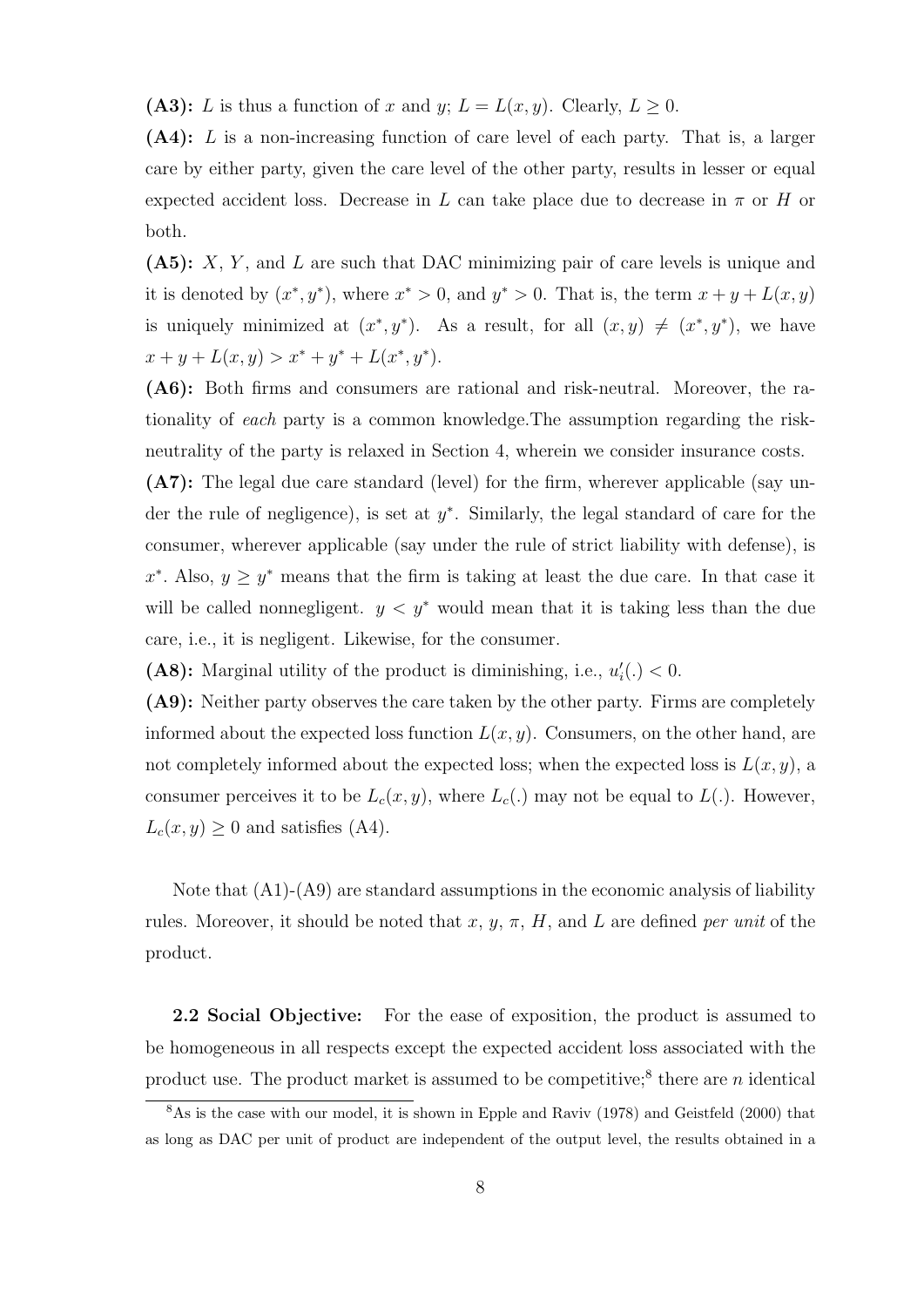firms each producing an output of  $q$  units. As was noted above, the direct accident costs per unit of product (DAC) are the sum of costs of care by the two parties and the expected loss due to accident;  $\text{DAC} = x + y + L(x, y)$ . Therefore, the direct accident costs per firm are  $q[x+y+L(x, y)]$ , and the direct accident costs for the entire industry are  $nq[x + y + L(x, y)]$ .  $u_i(.)$  denotes consumer i's marginal consumption benefit from the product, and  $u'_{i}(.) < 0$ .  $P(.)$  is the inverse demand function for the industry. It is assumed that the cost of production function,  $C(q)$ , is such that there is a unique positive output level at which a firm's average costs of production,  $C(q)/q$ , are minimized. This assumption is not necessary for our results to hold.<sup>9</sup> In this setup, the social surplus is equal to the total benefits from  $nq$  units of the product that consumers derive (approximated by the area under the industry's inverse demand curve) minus total costs of production (the sum of costs of production and the accident costs). The social objective is to choose  $x, y, q$  and n so as to maximize the social surplus

$$
\int_0^{nq} P(z)dz - nC(q) - nq[x + y + L(x, y)].
$$
 (1)

The first order conditions for q and n are given by  $(2)$  and  $(3)$ , respectively.

$$
P(nq) = C'(q) + x + y + L(x, y)
$$
\n(2)

$$
P(nq) = \frac{C(q)}{q} + x + y + L(x, y).
$$
 (3)

Let  $\bar{q}(x, y)$  and  $\bar{n}(x, y)$  uniquely solve (2) and (3) simultaneously. In other words, given x and y as levels of care taken by the consumer and the firm, when  $n = \bar{n}$ , at  $\bar{q}$ marginal consumption benefit is equal to marginal total cost of the product - marginal cost of production plus DAC. That is,  $\bar{q}$  is the optimal production level for the firm. Similarly, when  $q = \bar{q}$ , at  $\bar{n}$  marginal consumption benefit is equal to average total cost of the product, i.e.,  $\bar{n}$  is the optimal number of the firm in the industry. Note that  $\bar{q}$  and  $\bar{n}$  are functions of x and y.

competitive setting will hold more or less even when the market is not competitive. For the effects of market-power on the output and the choice of care by firms and the related issues see Beals, Craswell and Salop (1981), Schwartz and Wild (1982), Polinsky and Rogerson (1983), Marino (1988 a, b), Spulber (1989, pp.408-410), Faulhaber and Boyd (1989), and Boyd (1994).

<sup>&</sup>lt;sup>9</sup>However, if we take  $C(q) = cq$ , where  $c > 0$ , then equilibrium number of firms will be indeterminate.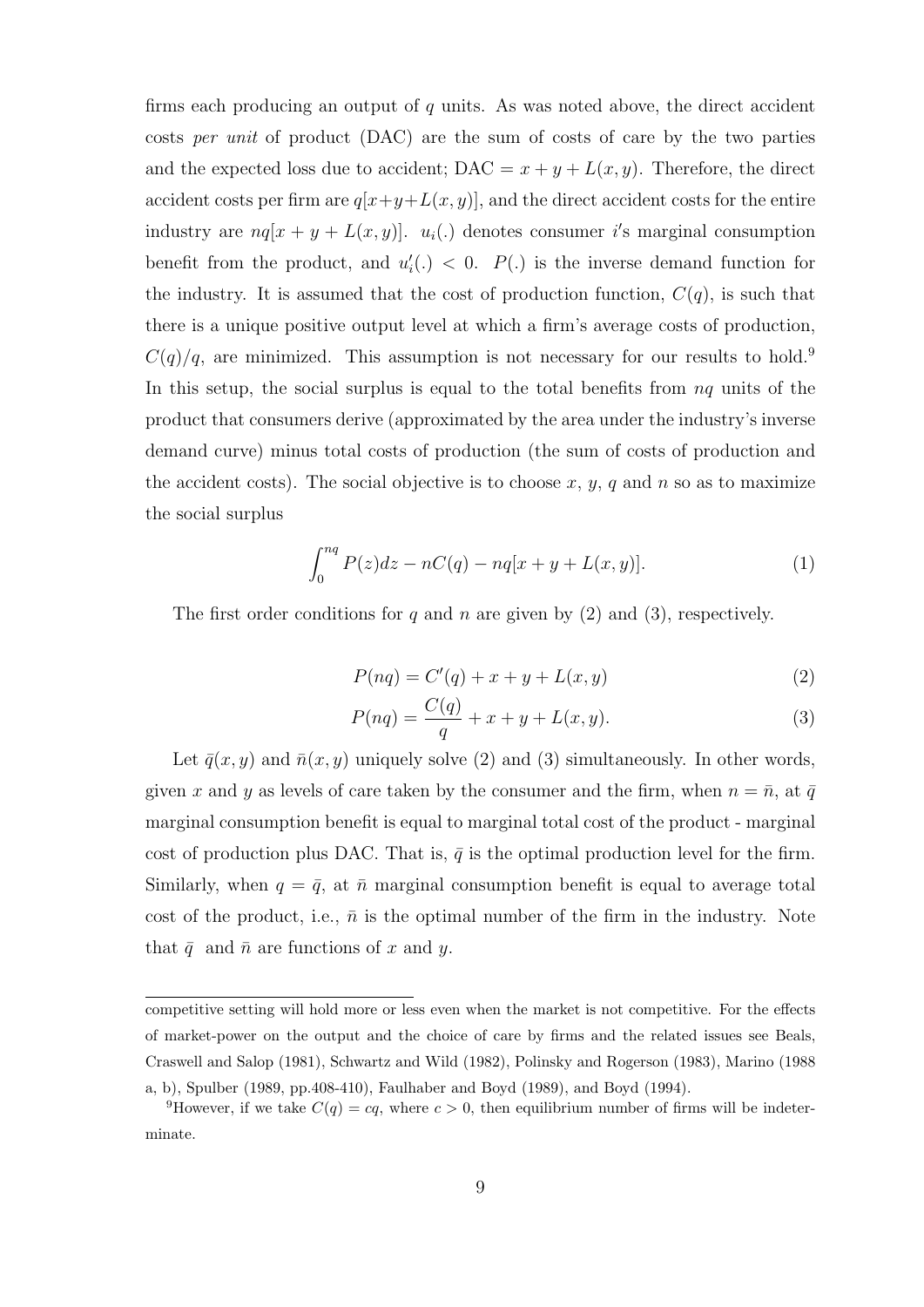Remark 1: Since accident costs are linear in output, the socially optimum levels of x and y are independent of the quantity of the product produced/consumed (see eq.  $(1)-(3)$ ). In other words, economic efficiency requires that the parties' care levels minimize DAC, regardless of the consumption level of the consumer and the production level of the firm. Furthermore, (2) and (3) imply that  $C'(q) = C(q)/q$ . That is,  $\bar{q}$  is the efficient level of output for the form, irrespective of the choice of x and y.

Let  $\bar{q}(x^*, y^*) = q^*$  and  $\bar{n}(x^*, y^*) = n^*$ . That is, when both the parties take efficient - DAC minimizing - care,  $q^*$  and  $n^*$ , respectively, denote the optimal level of production for a firm and the number of firms in the industry.

2.3 Product Liability Rules: A Product Liability Rule (PLR) uniquely determines the proportions in which the consumer and the firm share the loss  $H$ , in the event of an accident, as a function of the proportions of their (non)negligence. Let I denote the closed unit interval [0, 1]. Consider any X, Y, L, and  $(x^*, y^*)$ . To capture parties' (non)negligence we define functions  $g : X \mapsto I$  and  $h : Y \mapsto I$  so that:

> $g(x) = x/x^*$  if  $x < x^*$ , and  $g(x) = 1$  otherwise; and  $h(y) = y/y^*$  if  $y < y^*$ , and  $h(y) = 1$  otherwise.

In view of Assumption (A7), the legal standard for the firm, wherever applicable, is set at y<sup>\*</sup>. Therefore,  $h(y) = 1$  would mean that  $y \geq y^*$ , i.e., the firm is taking at least the due care and it would be called nonnegligent.  $h(y) < 1$  would mean that  $y < y^*$ , i.e., the firm is negligent.  $h(y)$  and  $1 - h(y)$  will be its proportions of nonnegligence and negligence, respectively. Similarly, for the consumer.

Formally, a PLR can be defined as a function

 $f: [0,1]^2 \mapsto [0,1]^2$ , such that:  $f(g(x), h(y)) = (s, t),$ <sup>10</sup>

where  $s \geq 0$  [ $t \geq 0$ ] is the proportion of loss that the consumer [the firm] is required to bear.  $s + t = 1$ . From the definition of the function f it is clear that in principle there can be infinitely many PLRs.

**2.4 Competitive Equilibrium:** If an accident with a loss of H materializes, the court will require the firm to bear  $t(x, y)H$ , in the form of liability payment

 $10$ This definition of a liability rule is quite general see Jain and Singh (2002), and Singh (2003).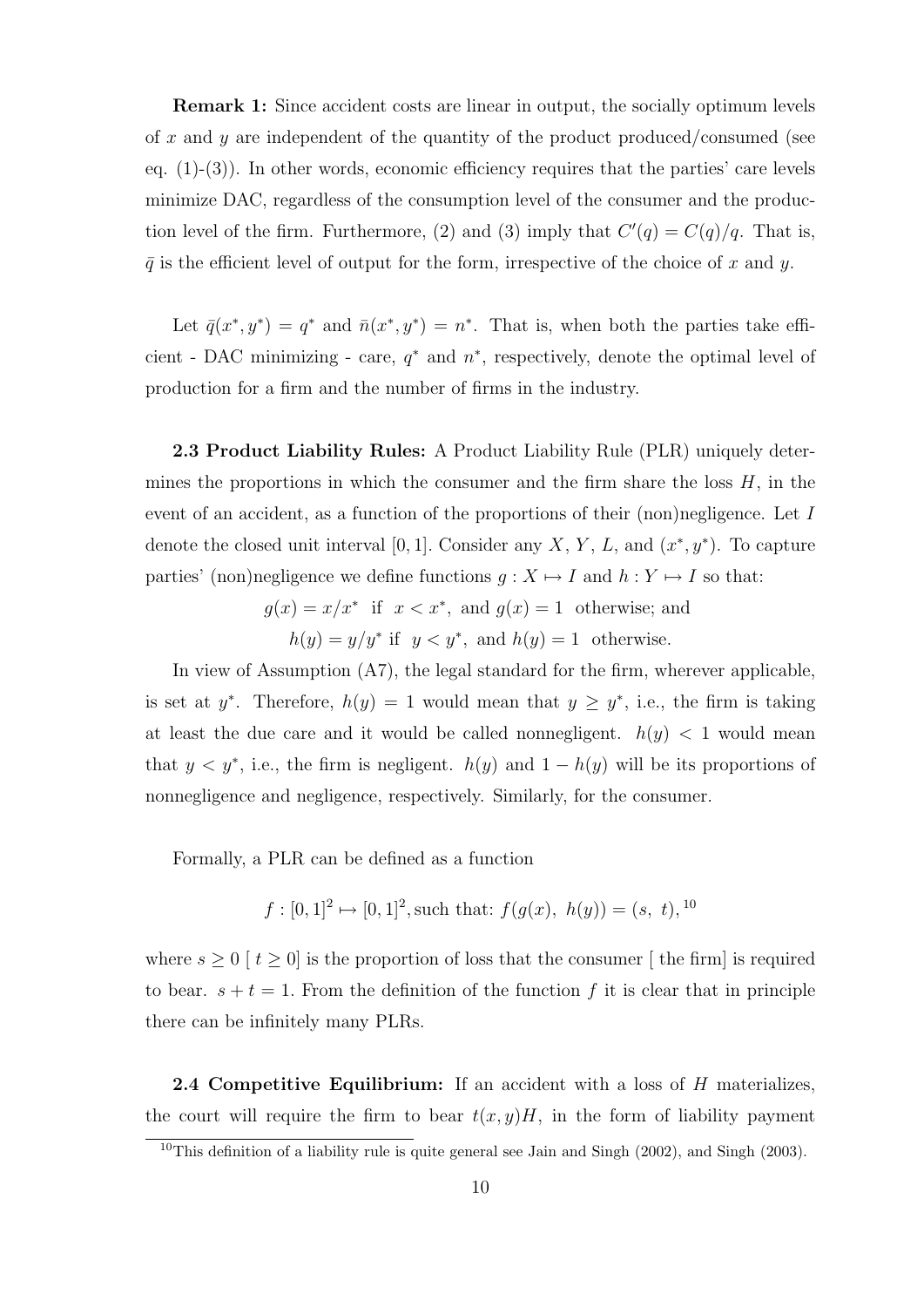to be made to the consumer.  $t$  is determined by the PLR in force and is a function of  $x$  and  $y$ . The expected *accident* costs of a party are the sum of the cost of care taken by it plus its expected liability. A firm's expected accident costs, therefore, are:  $y + t(x, y)\pi(x, y)H(x, y)$ , i.e.,  $y + t(x, y)L(x, y)$ . As far as the consumer is concerned, since he perceives the expected loss to be equal to  $L_c(x, y)$ , he will perceive the expected liability payment (made by the firm) to be equal to  $t(x, y)L_c(x, y)$ . Therefore, from a consumer's perspective his expected accident costs are:  $x + L_c(x, y) - t(x, y)L_c(x, y)$ , i.e.,  $x + s(x, y)L_c(x, y)$ , as  $1 - t = s$ .

The assumption of competitive market implies that  $p$ , the per unit market price of the product, is given for both the parties and is equal to the total marginal cost of production - marginal cost of production plus marginal expected liability of the firm. When consumers misperceive the risk, demand for the product is a function of the perceived full price. Given the relevant PLR and the level of care taken by the firm, 'perceived' full price per unit of product is equal to the market price plus the expected accident costs that the consumer expects to bear under the rule, i.e,  $p + x + s(x, y)L_c(x, y)$ . Therefore, a consumer i's problem is to choose the quantity  $q_i$  and the level of care x to maximize his utility

$$
\int_0^{q_i} u_i(z)dz - pq_i - q_i[x + s(x, y)L_c(x, y)] \tag{4}
$$

resulting in the first order condition as

$$
u_i(q_i) = p + x + s(x, y)L_c(x, y).
$$

This means that given consumers' misperception about L, consumers' problem is equivalent to that of choosing the quantity  $Q$  and the care  $x$  to maximize

$$
\int_{0}^{Q} P(z)dz - pQ - Q[x + s(x, y)L_{c}(x, y)].
$$
\n(5)

The first order condition for Q is

$$
P(Q) = p + x + s(x, y)L_c(x, y).
$$
 (6)

Note that when consumers choose their demand for the product rationally, each consumer's marginal benefit,  $u_i(z)$ , is equal to  $P(Q)$ . Therefore, (5) is maximized w.r.t. Q if ceteris-paribus each consumer chooses his demand for the product rationally. In other words, other things remaining the same, rational choice by individual consumers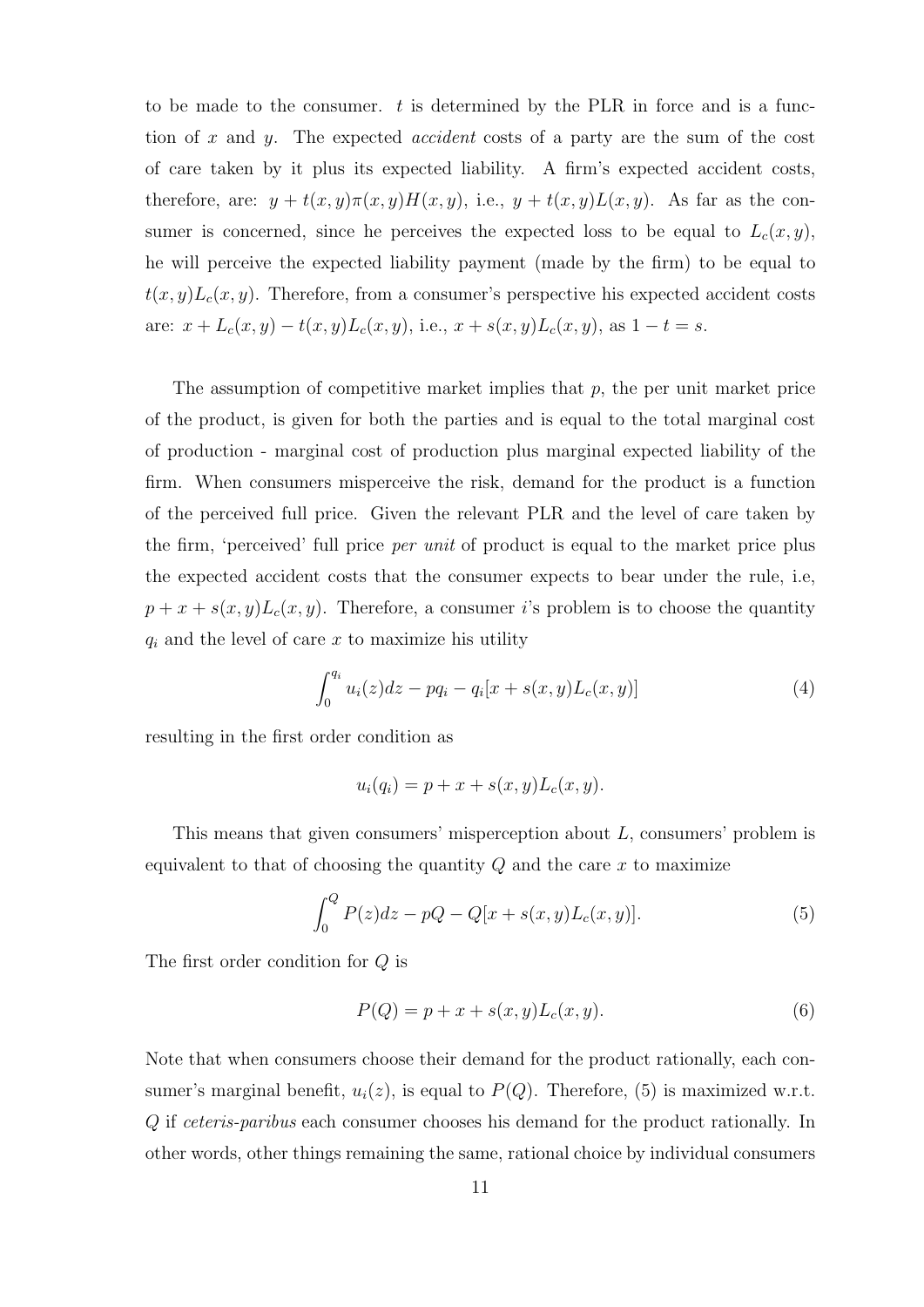would lead to the maximization of consumers' surplus. In our analysis, however, this maximization is constrained by the informational asymmetry.

Similarly, given the PLR and the care taken by the consumer, a firm's problem is to choose the quantity q and the level of care  $y$  so as to maximize its profits

$$
pq - C(q) - q[y + t(x, y)L(x, y)].
$$
\n(7)

The first order condition for  $q$  is

$$
p = C'(q) + y + t(x, y)L(x, y).
$$
 (8)

Free entry assumption implies that profit of each firm is zero, i.e.,

$$
pq = C(q) + q[y + t(x, y)L(x, y)].
$$
\n(9)

From  $(4) \& (5)$  it is clear that the optimum level of care for the consumer is independent of his levels of consumption. In other words, a rational and risk-neutral consumer chooses x that minimizes his expected accident costs,  $x + s(x, y)L_c(x, y)$ , regardless of his level of consumption. Analogous argument in view of  $(7)$ & $(8)$  implies that given x, the firm chooses y that minimizes its expected accident costs,  $y + t(x, y)L(x, y).$ 

An equilibrium is defined as a tuple  $\langle \hat{Q}, \hat{p}, \hat{q}, \hat{n}, \hat{x}, \hat{y} \rangle$  such that:  $\hat{Q} = \hat{n}\hat{q}$ ; and  $\hat{Q}$ ,  $\hat{p}$ , and  $\hat{q}$  satisfy (6), (8) and (9), respectively; and,  $\hat{x} = arg min_{x \in X} \{x + s(x, y)L_c(x, y)\}$ and  $\hat{y} = arg \ min_{y \in Y} \{y + t(x, y)L(x, y)\}.$ 

Now, from  $(6) \& (8)$  in equilibrium we have

$$
P(Q) = P(nq) = C'(q) + x + y + s(x, y)L_c(x, y) + t(x, y)L(x, y)
$$
(10)

and from (6) and (9) we get

$$
P(Q) = P(nq) = \frac{C(q)}{q} + x + y + s(x, y)L_c(x, y) + t(x, y)L(x, y).
$$
 (11)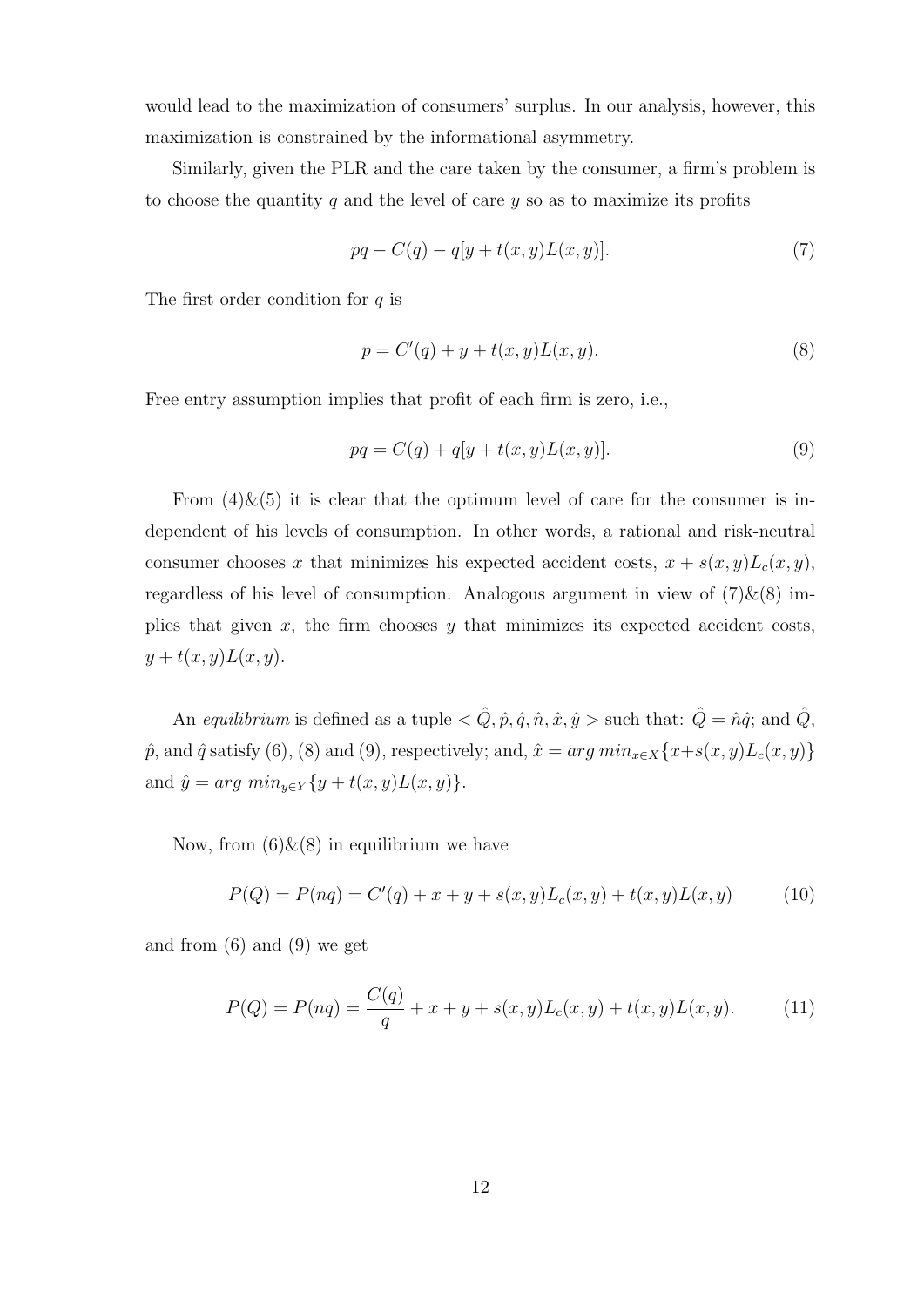#### 3. Efficiency with respect to the accident costs

In this section, we restrict the analysis only to the accident costs. In other words, we study the incentives that various product liability rules create for the parties for the choice of the care levels and the production/consumption levels.

When consumers misperceive the risk, the actual output level per firm and the number of firms in the industry are given by  $(10)$  and  $(11)$ . However, for the given levels of care opted by the consumers and the firms, the socially optimum level of production per firm and the number of firms in the industry are given by (2) and (3), respectively. Generally the solution to  $(10) \& (11)$  will be different from that of  $(2) \& (3)$ .  $(10) \& (11)$ , however, imply that  $C'(q) = C(q)/q$ , i.e., in equilibrium output per firm is efficient (Remark 1). But, from (10) and (11) it follows that even if we assume that both the parties have opted for efficient care levels, when consumers misperceive the risk, i.e., when  $L_c \neq L$  the number of firms in the industry is not necessarily efficient. Therefore, even if we exclude the insurance costs and restrict our attention only to the accident costs, a PLR may cause inefficiency on the following two counts: (a) it may induce the parties to take inefficient care, and (b) it may induce inefficient (total) production and hence consumption. In view of the above discussion, it should be noted that the second kind of inefficiency can occur even when that of the first type is not there.

**Remark 2:** Let  $L_c \neq L$ . If under a PLR  $s = 0$  or  $t = 1$  in equilibrium,  $(10) \& (11)$ will exactly be the same as  $(2) \& (3)$ . Therefore, both the quantity produced by the firms as well as the number of firms in the industry will be efficient. This, however, will not be the case when  $s \neq 0$ .

As regards to care levels, a rule is said to be efficient iff in equilibrium it induces efficient care by both the parties. To be efficient on both the counts, the rule should also induce efficient output for the industry.

#### Definition 1: Efficient Product Liability Rule

A PLR,  $f$ , is said to be efficient with respect to the accident costs iff, in equilibrium it simultaneously induces the choice of the efficient care levels by both the parties, the efficient output per firm and the efficient number of firms in the industry.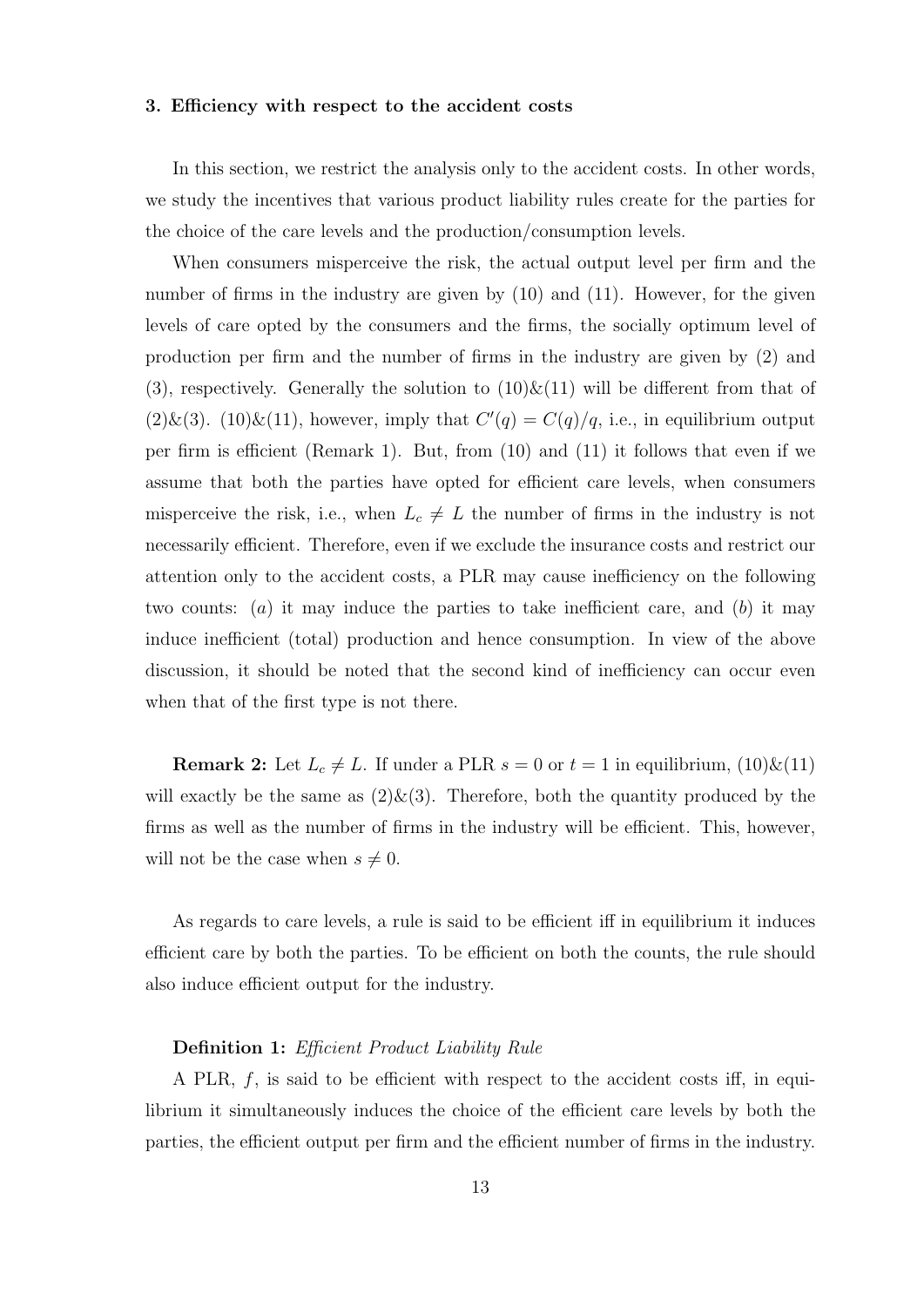Formally, f is efficient for given X, Y, L,  $(x^*, y^*)$ , and  $C(q)$ , iff:  $(x^*, y^*)$  is a unique Nash equilibrium ( N.E.);<sup>11</sup> and in equilibrium  $q^*$  and  $n^*$  solve (10) and (11), simultaneously. A PLR,  $f$ , is defined to be *efficient* iff it is efficient for every possible choice of X, Y, L,  $(x^*, y^*)$ , and  $C(q)$ .

In the following, we provide a characterization of efficient PLRs when there is informational asymmetry vis-a-via the expected loss function, i.e., when  $L_c \neq L$ . That is, we derive a necessary and sufficient condition for efficiency of a PLR. Formally, we show that when  $L_c \neq L$ , a PLR f is efficient iff f satisfies the condition of 'negligent consumer's liability' (NCL).

#### Definition 2: Condition of Negligent Consumer's Liability (NCL):

A PLR,  $f$ , is said to satisfy the condition NCL iff its structure is such that (i) whenever the consumer is nonnegligent, i.e., whenever he has taken at least the due care, the entire loss in the event of accident is borne by the firm, irrespective of the level of care taken by the firm, and (ii) when the consumer is negligent and the firm is not, the entire loss in the event of accident is borne by the consumer. Formally, a PLR f satisfies condition NCL iff:

$$
(\forall h \in [0, 1])[f(1, h) = (0, 1)] \text{ and } (\forall g \in [0, 1))[f(g, 1) = (1, 0)].
$$

Remark 3: A PLR may specify the due care standards for both the consumer and the firm, or for only the consumer, or for only the firm, or for neither of the parties. It should be noted that a PLR can satisfy the condition NCL only if it specifies the due care standards for the consumer; it may or may not set the due care standard for the firm. When a PLR does not specify the due care standard for the consumer, it cannot satisfy the condition NCL.

**Theorem 1** A PLR is efficient for every possible choice of X, Y, L,  $(x^*, y^*)$ , L<sub>c</sub>, and  $C(q)$  only if it satisfies the condition NCL.

The theorem shows that the NCL is a necessary condition for a PLR to be efficient in terms of the care levels as well as the output levels. For a formal proof see the Appendix. Note that under the condition NCL, a solely negligent party is liable for

<sup>&</sup>lt;sup>11</sup>Throughout the paper whenever we refer to N.E., the strategy of a party will refer to the level of care taken by this party. We consider only the pure strategy Nash equilibria.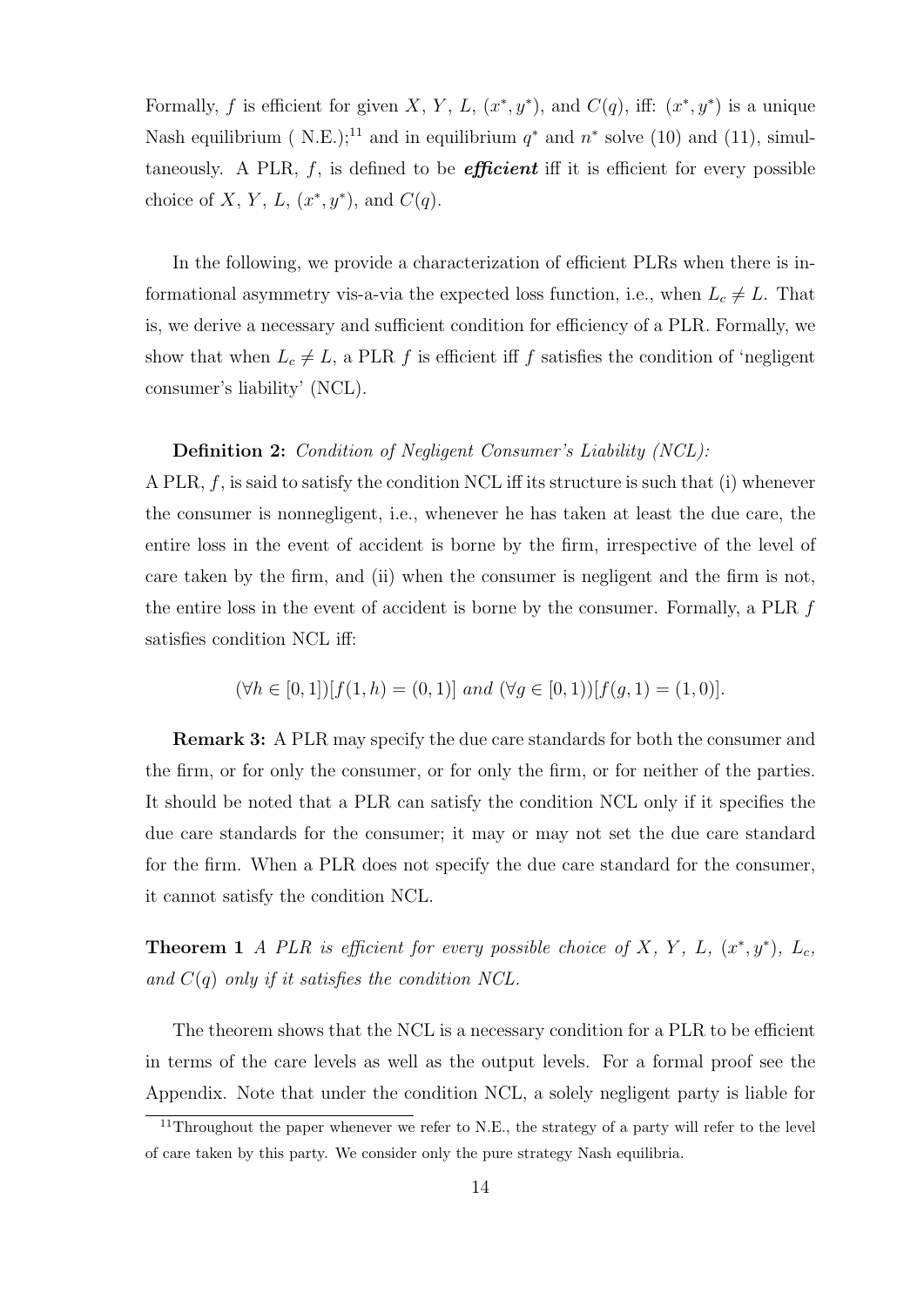the entire accident loss. However, when both the parties are nonnegligent, it the firm that is liable for the entire accident loss. Therefore a PLR can violate the condition NCL by (a) making a solely negligent party bear only a fraction of the accident loss and/or (b) by making the consumer liable for a fraction of the accident loss when both the parties are nonnegligent. The proof of Theorem 1 shows that when (a) hold then a negligent party will not fully internalize the consequences of its action, as a result at least one party will take less than the efficient care. On the other hand, when (b) hold then the consumer will bear at least a fraction of the accident loss even when he opts for the efficient care level. This, in view of Remark 2, implies that even if both parties take efficient care, the production levels and consumptions levels will be inefficient.

As argued before, in order to satisfy the condition NCL, a PLR has to specify the due care standards for (i) both the consumer as well as the firm, or (ii) for only the consumer. Suppose a PLR belongs to subclass (i). In that case, the due levels of care are part of the common knowledge. Recall that the due levels of care are assumed to be set at levels that are appropriate for efficiency, i.e., at  $x^*$  and  $y^*$ . Therefore, under a PLR belonging to subclass (i), consumers - because of this common knowledge get to know of DAC minimizing pair,  $(x^*, y^*)$ , from the legal rule itself.<sup>12</sup> That is, under PLRs in subclass (i), the expected loss function as perceived by a rational consumer,  $L_c$ , may not be identical with L but will be such that  $(x^*, y^*)$  uniquely solves  $min\{x+y+L_c(x,y)\}.$  Formally, in the case of PLRs that specify the due care standards for both the parties,  $L_c$  is such that it satisfies the following property:

**Property (P1):** 
$$
(\forall (x, y) \in X \times Y)[x^* + y^* + L_c(x^*, y^*) \le x + y + L_c(x, y), \&
$$
  
 $(x, y) \ne (x^*, y^*) \Rightarrow x^* + y^* + L_c(x^*, y^*) < x + y + L_c(x, y)]$ 

Of course, when  $L_c = L$ ,  $L_c$  satisfies (P1). Therefore, depending on the PLR in question and consumers' risk perception,  $L_c$  may or may not satisfy (P1). The next theorem shows that the NCL is a sufficient condition for the efficiency of any PLR, even when consumers misperceive the risk, i.e., even when  $L_c \neq L$ .

<sup>&</sup>lt;sup>12</sup>As a matter-of-fact some rules, such as the rules of negligence with the defense, comparative negligence, strict liability with the dual defense, specify the due care standard for both the parties.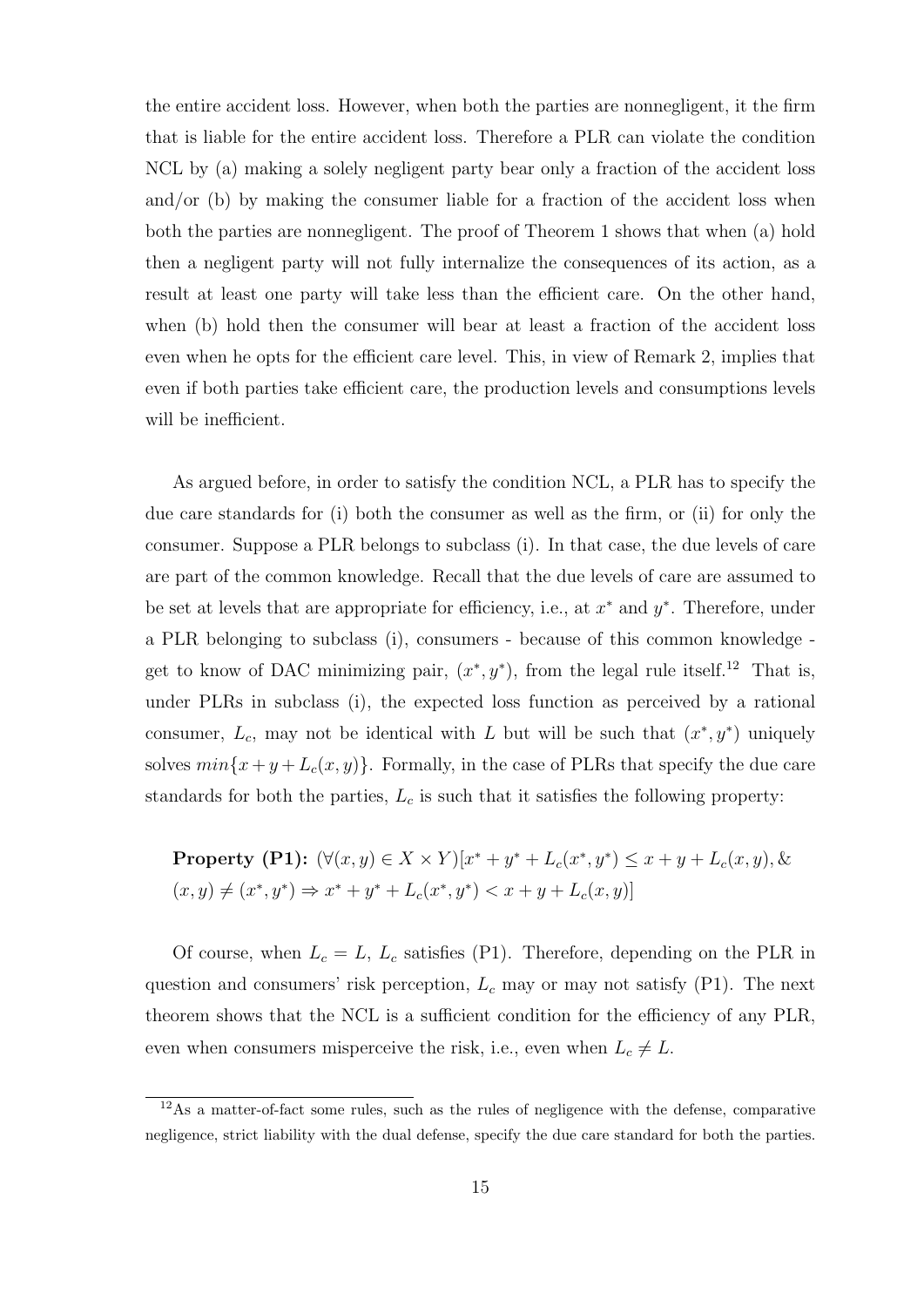**Theorem 2** A PLR is efficient for every possible X, Y, L,  $(x^*, y^*)$ , L<sub>c</sub>, and  $C(q)$ , iff it satisfies the condition NCL.

Theorem 2 establishes that as far as the accident costs are concerned, PLRs that satisfy the condition NCL are efficient for every possible application, irrespective of consumers' misperception about the product risk. To put the argument informally, it is shown that if a PLR satisfies the condition NCL then under it  $(x^*, y^*)$  is a unique N.E. That is, the consumer and the firm will opt for the DAC minimizing care levels, i.e.,  $x^*$  and  $y^*$ , respectively. Now, a choice of  $x^*$  by the consumer implies that  $s = 0$  [t = 1]. In other words, in equilibrium the consumer will always opt for  $x^*$ , and consequently will not bear any risk, making the risk-misperception irrelevant. Also, when  $[t = 1]$  market price will fully reflect the product-risk (see (8)). On the contrary, from Theorem 1, PLRs that violate the condition NCL cannot be efficient in all applications. One violation of the condition NCL implies that when  $x^*$  is opted by the consumer and  $y^*$  is opted by the firm,  $s > 0$  or  $t < 1$ , i.e., less than full liability of the firm and at least some risk-bearing by consumers. From  $(10)\&(11)$  and the proof of Theorem 1, this results in inefficiency. Therefore, as long as the market mechanisms are imperfect in signalling the product-risk, i.e, as long as  $L_c \neq L$ , there will be inefficiency in the absence of the residual liability of the firms, and product liability rules can play an efficiency enhancing role.

The rule of the strict liability with the defense of contributory negligence holds the consumer liable iff he was negligent. Therefore the rule can be defined as:  $(g =$  $1 \rightarrow s = 0$ ) and  $(g < 1 \rightarrow s = 1)$ . Clearly, the rule satisfies the condition NCL and therefore is efficient. Therefore, as an implication, Theorem 2 provides a formal proof to the claim about the efficiency of the rule of strict liability with the defense of contributory negligence by Shavell (1980, 87) in a broader context. Based upon the fulfillment or otherwise of the condition NCL, we immediately get the following corollary 1 from Theorem 2.

Corollary 1 The rule of strict liability with the defense of contributory negligence as well as the rule of strict liability with the defense of dual contributory negligence, $^{13}$ are efficient (in terms of care levels, output per firm and the number of firms in the

<sup>&</sup>lt;sup>13</sup>the rule of strict liability with the defense of dual contributory negligence can be defined as:  $(g = 1 \rightarrow s = 0)$  and  $(g < 1 \& h < 1 \rightarrow s = 0)$  and  $(g < 1 \& h = 1 \rightarrow s = 1)$ .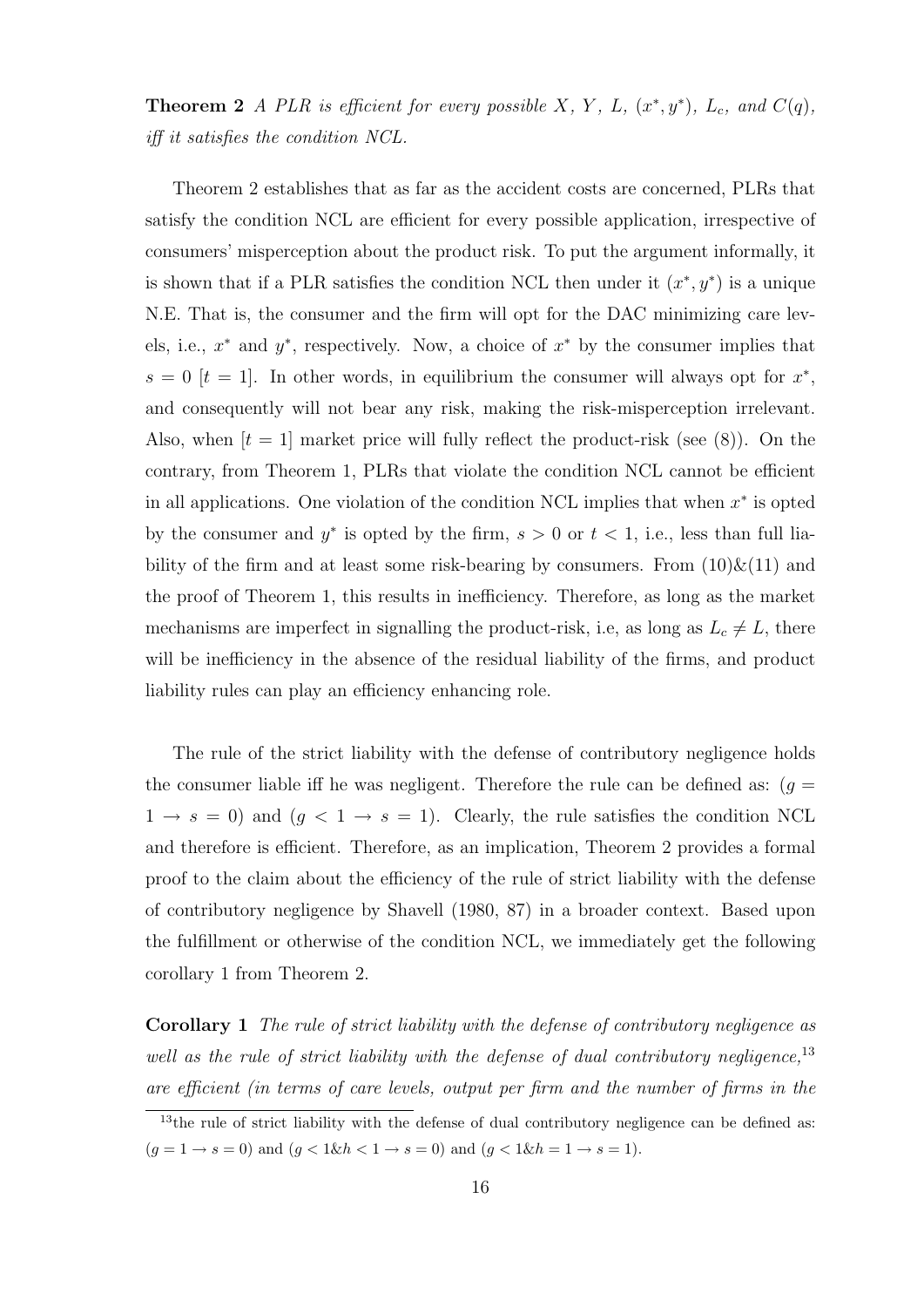industry) for every X, Y, L,  $(x^*, y^*)$ , L<sub>c</sub> and every  $C(q)$ . On the other hand, the rules of no liability, strict liability, negligence, negligence with the defense of contributory negligence, and comparative negligence are not efficient.

Remark 4: Both the rule of strict liability with the defense of contributory negligence as well as the rule of strict liability with the defense of dual contributory negligence satisfy the condition NCL. However, it should be noted that the condition is less restrictive than either of these rules. In particular, the condition does not impose any restriction on liability assignment when both the parties are negligent. Therefore, in principle it is possible to design more rules that satisfy the condition and therefore are efficient.

So far we have been focusing on the efficiency both in terms of care levels as also the output/consumption levels. Next, we show that if we exclusively focus on the the efficiency in terms of care levels, it is possible to derive a weaker condition for efficiency of a PLR. As noted earlier, several rules set the due standards of care for both the parties. If a PLR sets the due care standards for both the parties then for any arbitrary  $L_c$  the following claim holds.

**Theorem 3** A PLR, f, is DAC minimizing for every X, Y, L,  $(x^*, y^*)$ , and L<sub>c</sub>, if it sets the due care standards for both the parties, and is such that  $[g < 1 \rightarrow [f(g, 1) = (1, 0)], \& h < 1 \rightarrow [f(1, h) = (0, 1)]], \& [f(1, 1) = (1, 0) \text{ or } (0, 1)].$ 

Suppose a PLR is such that 1) it sets the due care standards for both the parties, 2) it holds only one party (any of the two) to be fully liable when both the parties are nonnegligent, and 3) when one party is negligent and the other is not then the solely negligent party bears all the losses. Theorem 3 says that irrespective of consumers' misperceptions of the product risk, such a PLR is efficient as far as direct accident costs are concerned. For proof see the Appendix. Note that under a PLR, as in the statement of Theorem 3,  $L_c$  will satisfy the Property (P1). When  $f(1, 1) = (0, 1)$ hold, i.e., when the firm is the residual loss bearer, the rule satisfies the condition NCL and therefore is DAC minimizing. When  $f(1, 1) = (1, 0)$ , i.e., even when the consumer is the residual loss bearer, the proof shows that both the parties will take efficient care under the rule.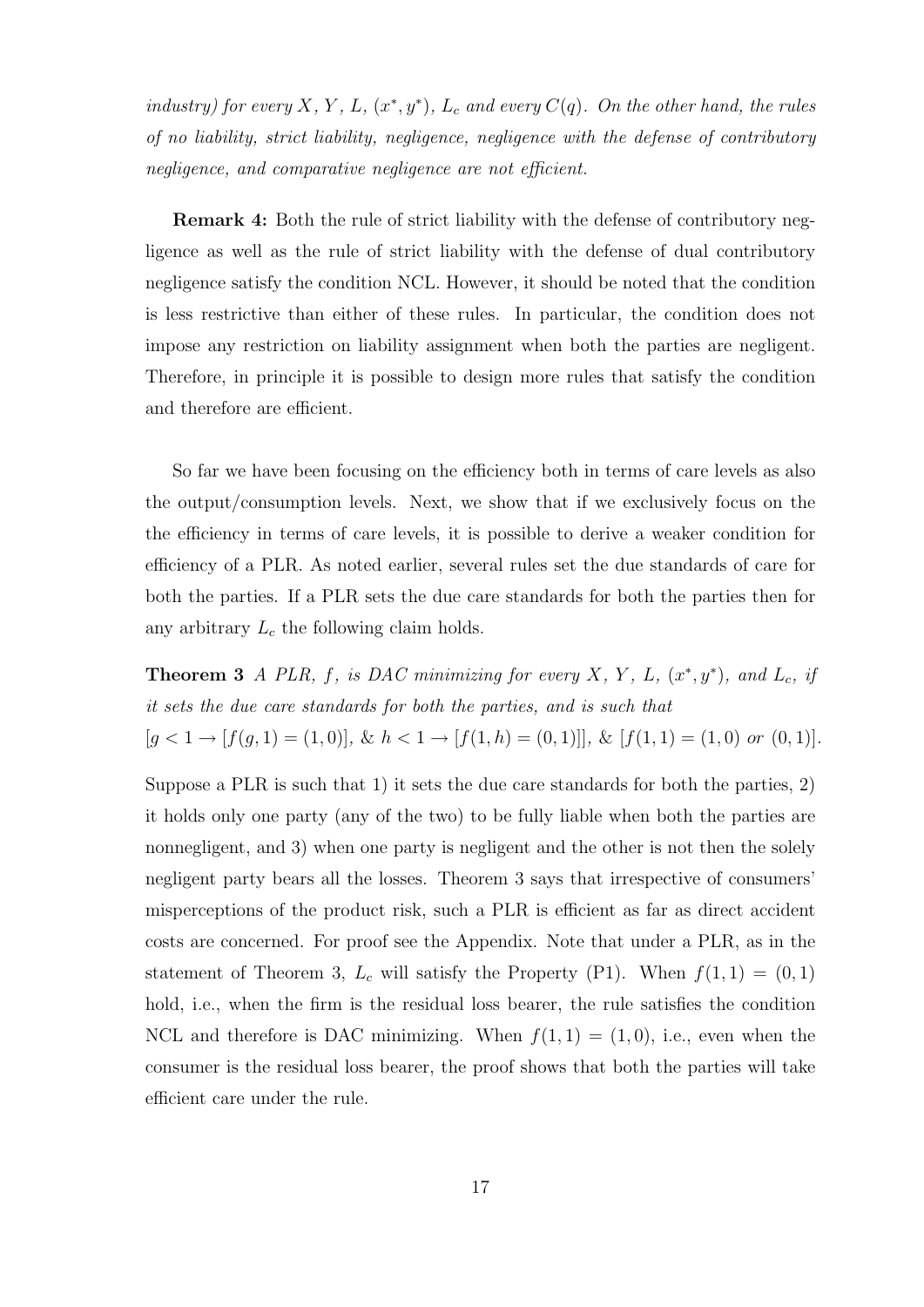It is pertinent to compare the claim of Theorem 3 with the existing claims in the literature. In the context of bilateral-care accidents, it has been argued that under a product liability rule if consumers are the residual bearers of accident loss, then the rule will be inefficient both in terms of the care level opted by the parties as well as the output of the industry. (see Shavell, 1987 ch. 3, also Geistfeld, 2000). Theorem 3, in contrast, shows that even when consumers misperceive the product risk and are the residual bearers of accident loss, a suitably designed PLR can ensure efficient care by providing the information that is crucial for economic efficiency.

It should be noted that each of the standard liability rules that set the due care levels for both the parties satisfies the condition in the statement of Theorem 3. As an implication of Theorem 3, we get the following corollary.

Corollary 2 The rule of strict liability with the defense of dual contributory negligence, the rule of negligence with the defense of contributory negligence, and the rule of comparative negligence induce the efficient care levels from both the parties even in the presence of informational asymmetry regarding the product risk.

### 4. Efficiency with respect to the accident costs as well as the insurance costs

In this section, we extend the analysis to include the insurance costs. The analysis has been undertaken by making alternative assumptions about the insurance costs, namely when the insurance costs are lower for the firms and when these costs are lower for the consumers. Since there are many aspects of insurance that imping on the total insurance costs, whether the insurance costs are lower for the firms or for the consumers is a matter of empirical analysis.

#### 4.1 When the insurance costs are lower for the firms

For various reasons, the insurance costs can be less for the firms than those for the consumers. It could simply be that the firms are risk-neutral, whereas the consumer are risk-averse. In some instances even when both firms and consumers are riskaverse, the administrative costs of insurance policies could be significantly lower for firms since a single policy bought by them can cover many accidents resulting from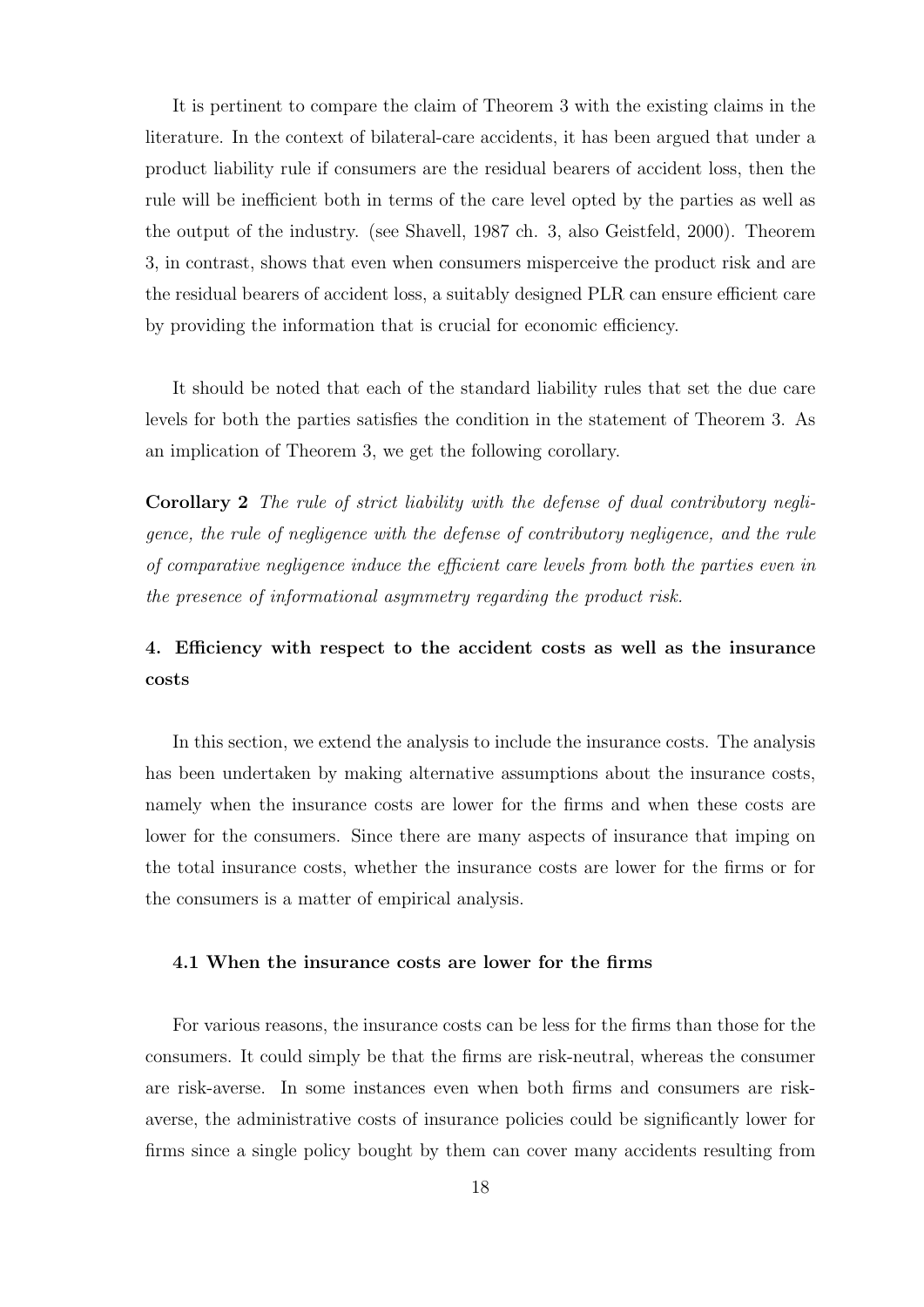their products. The consumers on the other hand, will have to buy individual policies and this, as some argue, results in large administrative costs.

When the insurance costs are lower for the firms, *ceteris paribus*, a PLR will be efficient if and only if under it firms rather than consumers bear the entire expected accident loss. We already know from Theorem 2 that when both parties are riskneutral, a PLR is efficient with respect to the accident costs, i.e., with respect to the care levels and the productions/consumption levels, if and only if it satisfies the condition NCL. Now suppose that the firms are risk-neutral and consumers are riskaverse. Since, under condition NCL a consumer can avoid the risk altogether simply by spending  $x^*$  on care. Therefore, even a risk-averse consumer will not take excessive care. A risk-averse consumer, however, has stronger incentive to take care equal to  $x^*$ in order to avoid the risk of bearing accident loss. This implies that under condition NCL, the entire residual expected accident loss is borne by the party with the least insurance costs, i.e., the firm. Also, it is immediate to see that under condition NCL the optimal choice for the firm is  $y^*$  and

$$
p = C'(q) + y^* + L(x^*, y^*), i.e.,
$$

the market price perfectly captures the expected accident loss leading to an optimal level of consumption. Therefore, if the insurance costs are lower for the firms as they are risk-neutral and consumers are risk-averse, a PLR is efficient with respect to care levels, the productions/consumption levels and the insurance costs, if and only if it satisfies the condition NCL.

The same argument will hold when firms are risk-averse but can buy insurance at a lower cost, provided that the policy designed by the insurer can avoid the problem of moral hazards. We assume that the insurer is able to do so.<sup>14</sup> Therefore, if the insurance costs are less for firms than for consumers, a PLR is efficient with respect to the accident costs as well as the insurance costs, if and only if satisfies the condition NCL. Formally,

Theorem 4 When the insurance costs are lower for the firms, for every possible choice of X, Y, L,  $(x^*, y^*)$ , L<sub>c</sub> and C(q), a PLR is efficient with respect to the accident costs as well as the insurance costs, if and only if it satisfies the condition NCL.

<sup>&</sup>lt;sup>14</sup>Needless to say that this is a very strong assumption. See concluding remarks on this.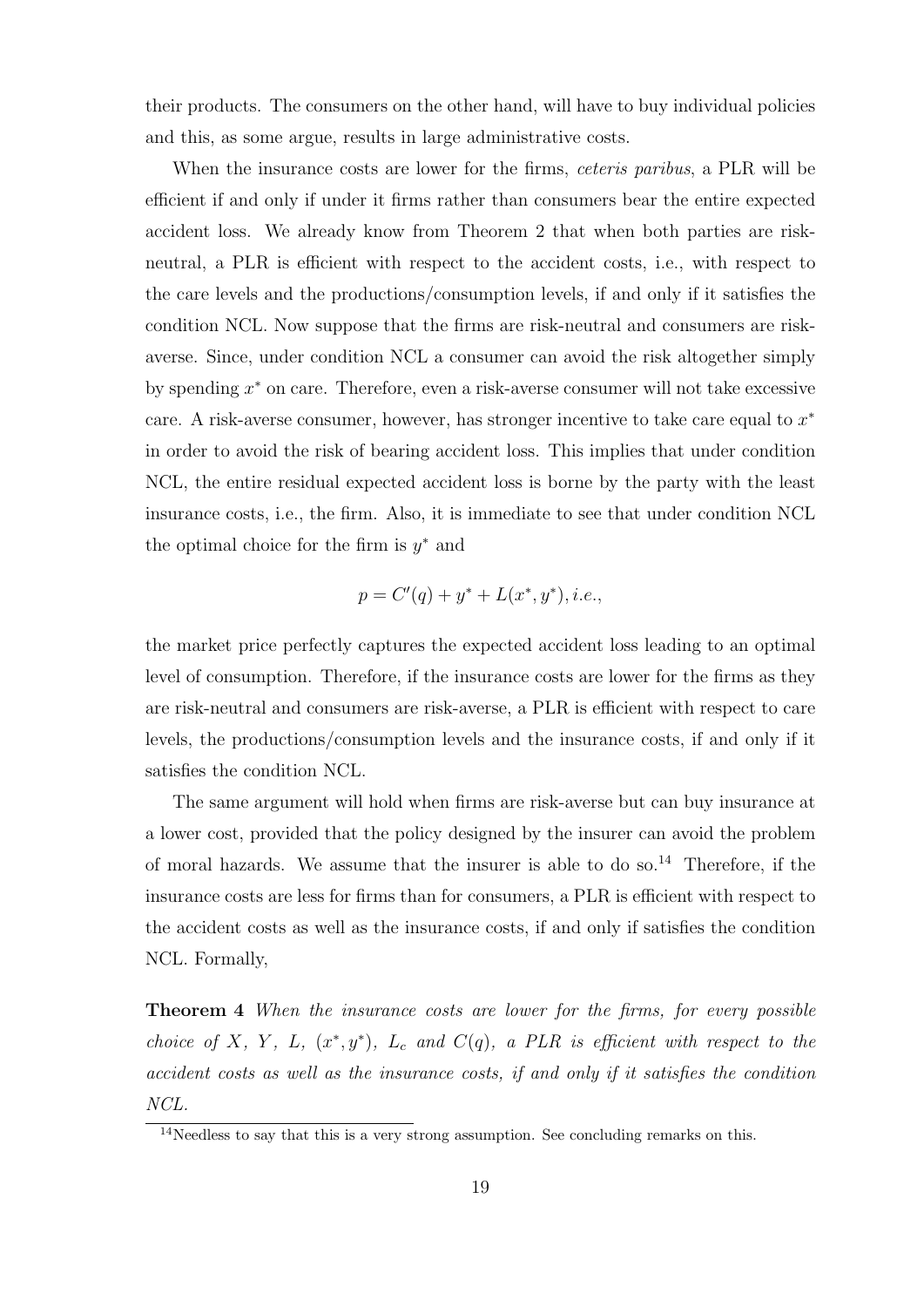The following corollary immediately follows from Theorem 4.

Corollary 3 When the insurance costs are lower for the firms, the rules of strict liability with the defense of contributory negligence, and the rule strict liability with the defense of dual contributory negligence, are efficient in terms of care levels, output/consumption levels as well as the insurance costs. On the other hand, the rule of no liability, the rule of strict liability, the rule of negligence, the rule of negligence with defense of contributory negligence, and the rule of comparative negligence are not.

#### 4.2 When insurance costs are lower for the consumers

As is argued in the introduction, Priest (1981, 87), Epstein (1985), Geistfeld (1992 2000), among others, have argued that consumers rather than firms could be the efficient bearer of the product risk. The main argument is that the risk-averse consumers will buy the 'first-party' insurance to cover product risk. Moreover, insurance against the product risk can be a part of the general coverage purchased by consumers. Firms, on the other hand, have to buy the costlier 'third party' insurance. Therefore, insurance costs can be less for consumers than those for firms. In theory it could also be the case when consumers are risk-neutral and firms are not.

When the insurance costs are less for the consumers, *ceteris paribus*, a PLR is efficient if and only if under it consumers bear the entire expected accident loss. As an implication of Theorem 1, on the contrary, we know that that a PLR can be efficient with respect to the care levels as well as the productions/consumption levels, only if it requires firms to bear the entire residual expected accident loss. Therefore, when insurance costs are lower for the consumers, no PLR can be efficient with respect to care levels, the productions/consumption levels as well as insurance costs, simultaneously.

The above analysis implies that when the consumers are efficient risk-bearers, no liability rule can be efficient with respect to the accident costs and the insurance costs. Note that this claim is true even if the availability of insurance does not cause any moral hazards. However, there are PLRs that are efficient with respect to care levels as well as the insurance costs simultaneously, even when the insurance costs are less for the consumers. Formally we have the following result: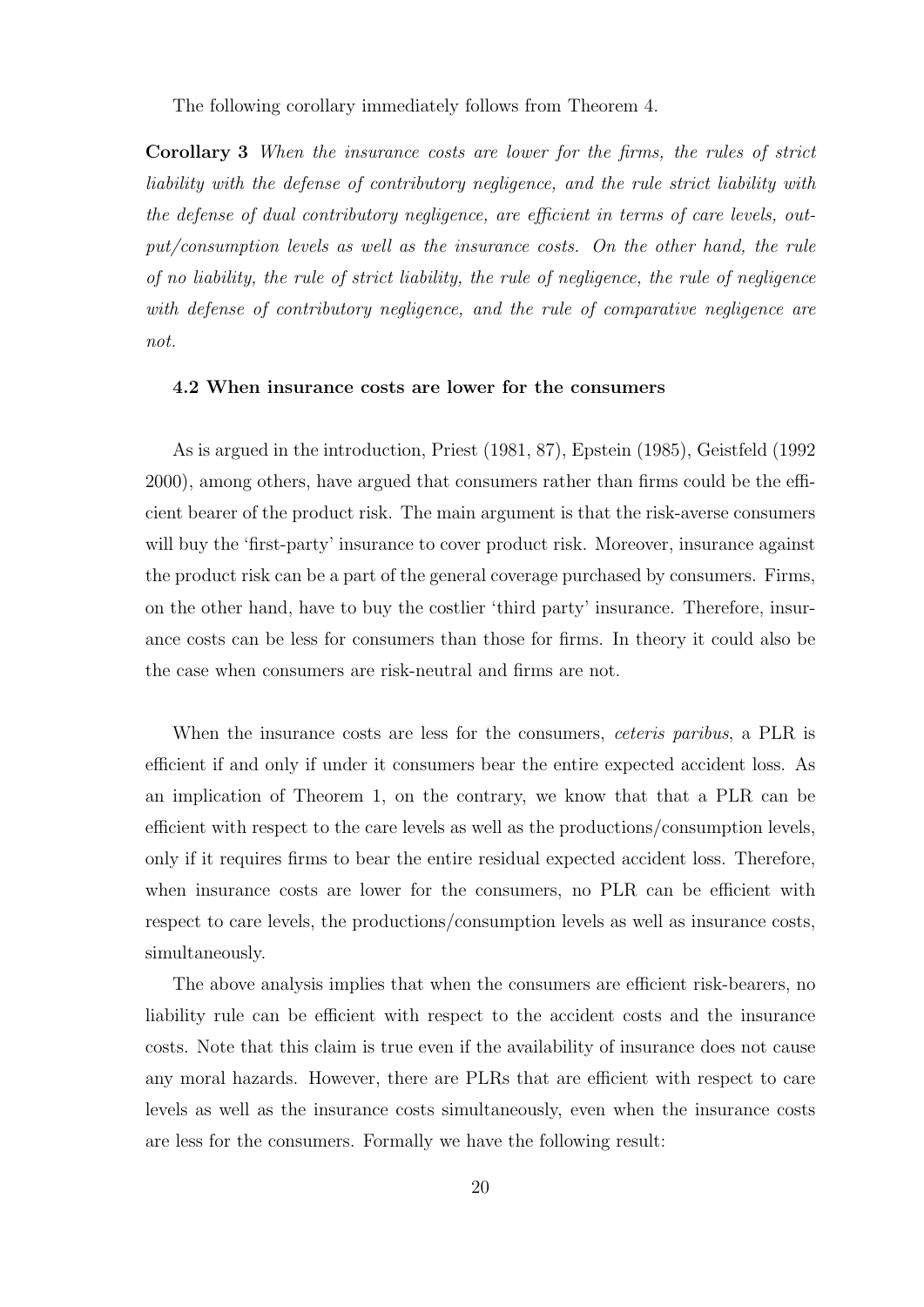**Theorem 5** When insurance costs are lower for consumers, for every possible choice of X, Y, L,  $(x^*, y^*)$ , L<sub>c</sub>, and  $C(q)$ , a PLR, f, is efficient with respect to the care levels as well as the insurance costs, if it sets the due care levels for both the parties and is such that,

$$
(g \in [0,1])[f(g,1) = (1,0)], \& h < 1 \rightarrow [f(1,h) = (0,1)].
$$

Theorem 5 says that when insurance costs are lower for the consumers, a PLR is efficient with respect to the care levels as well as the insurance costs, if it sets the due care levels for both the parties and has the following structure: (i) whenever the firm is nonnegligent, the entire loss in the event of accident is borne by the consumer, irrespective of the level of care taken by the consumer, and (ii) when the firm is negligent and the consumer is not, the entire accident loss is borne by the firm. To see why, note that from Theorem 3, if a PLR sets the due care levels for both the parties then

$$
[(g \in [0,1])[f(g,1) = (1,0)] \& (h \in [0,1))[f(1,h) = (0,1)] \Rightarrow (x^*,y^*)\text{is a unique N.E.}
$$

Since a firm can avoid liability simply by spending  $y^*$  on care, it has strong incentive do so if it is risk-averse. Again, if we assume away the issue of moral hazards, the consumers will take efficient care even when they buy the insurance. In other words, if a PLR meets the requirements of Theorem 5, then it induces both the parties to opt for socially optimal care levels. That is, it is efficient with respect to the care levels even in the presence of risk-aversion. Moreover, under the rule at  $(x^*, y^*)$ , the consumer bears the entire expected loss. Therefore, the rule achieves efficiency on account of care levels as well as the insurance costs. The following corollary immediately follows from Theorem 5.

Corollary 4 When the insurance costs are less for the firms, the rule of negligence with the defense of contributory negligence as well as the rule of comparative negligence are efficient in terms of care levels as well as the insurance costs.

#### 5. Product Liability Rules in India:

The governing product liability law in India is the Consumer Protection Act, 1986. The Act holds a producer of a risky product liable if the product suffers from a defect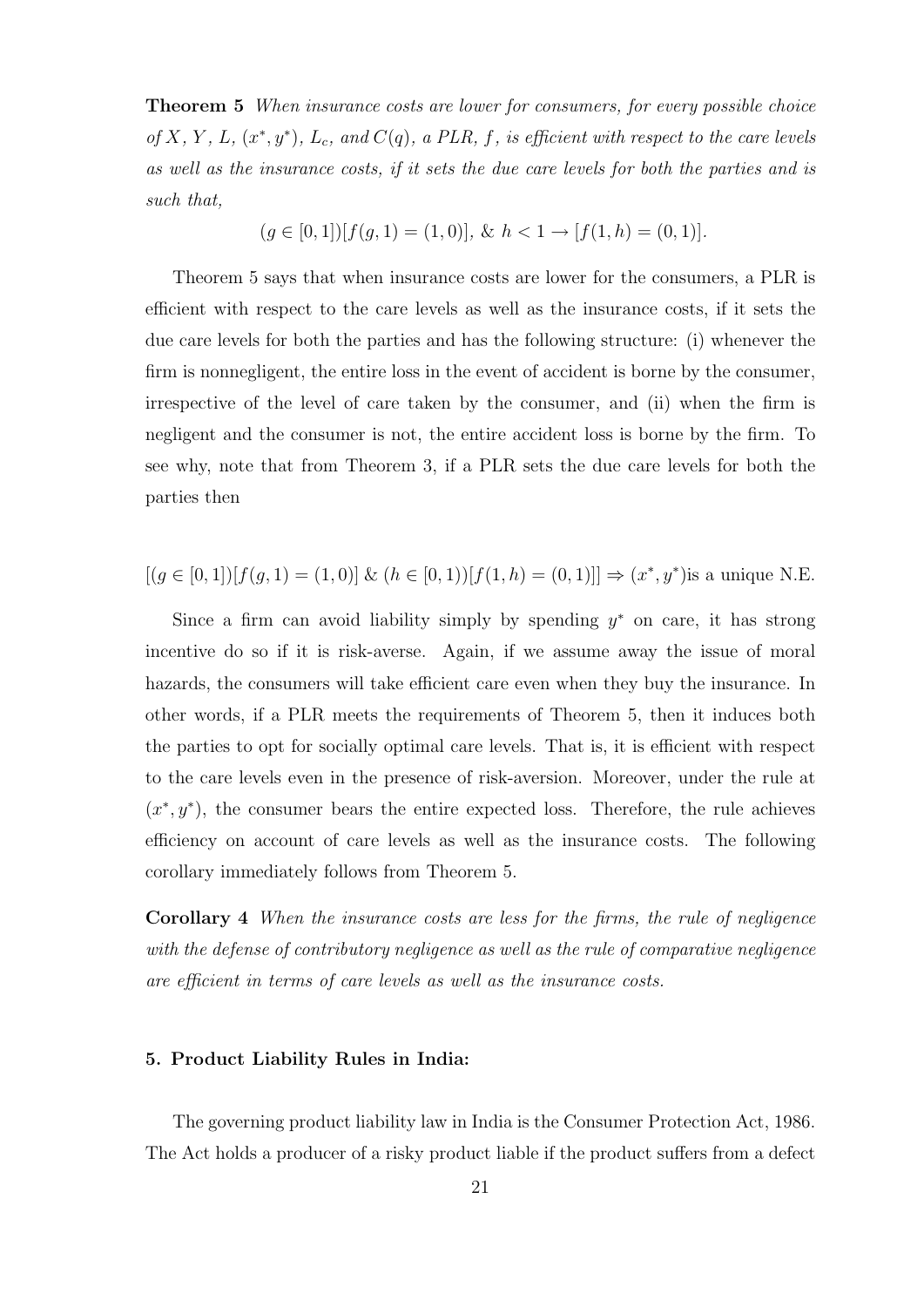or deficiency. The definition of 'defect' is provided in Sec 2(1f) of the Act. Under the Act, defect means any fault, imperfection or shortcoming in the quality, quantity, potency, purity or standard which is required to be maintained under the law in force. The ambit of the term 'law in force' is very broad. It includes not only the formal law but also the implied law in the form of industry standards and norms.

The notion of 'deficiency' is made precise in the Sec  $2(1 g)$  of the Act. It means any fault, imperfection, shortcoming or inadequacy in the quality, nature and manner of performance which is required to be maintained by the law in force.<sup>15</sup>

A remedy is available to the consumer when a court/consumer forum is convinced of there being a defect or deficiency in the product. The remedy includes an order to remove the defect, replace the good with compensation, return the price, or pay compensatory damages. In some rare instances courts have awarded punitive damages, especially when the defect is gross or when the seller/producer has resorted to unfair trade practices.

Therefore, Indian product liability law is like the simple rule of negligence.<sup>16</sup> As our analysis shows, this rule is not efficient. At best this rule can induce firms to take efficient care when the care is unilateral, i.e., when only firms can take care. It cannot guarantee efficient consumption. Notice that this rule does not specify due care levels for both the parties. This means that when care is bilateral, Indian product liability law cannot ensure efficient care from both the parties. Moreover, the rule can be efficient with respect to the insurance costs only if consumers turn out to be the efficient risk bearers. However, in Indian scenario, where insurance market is at a nascent stage, it is the firms rather than consumers that are likely to be the efficient risk bearers.

There is yet another problem with Indian product liability law. A very few cases are actually litigated. Producers can escape liability in most of the instances of prod-

<sup>&</sup>lt;sup>15</sup>The Act also has provisions against Unfair Trade practices. See Sec  $2(1 r)$ .

<sup>&</sup>lt;sup>16</sup>In contrast, several versions of the rule of negligence, - e.g., rule of comparative negligence, rule of negligence with the defense of contributory negligence - are applied in case of motor vehicle accidents. See Singh (2004).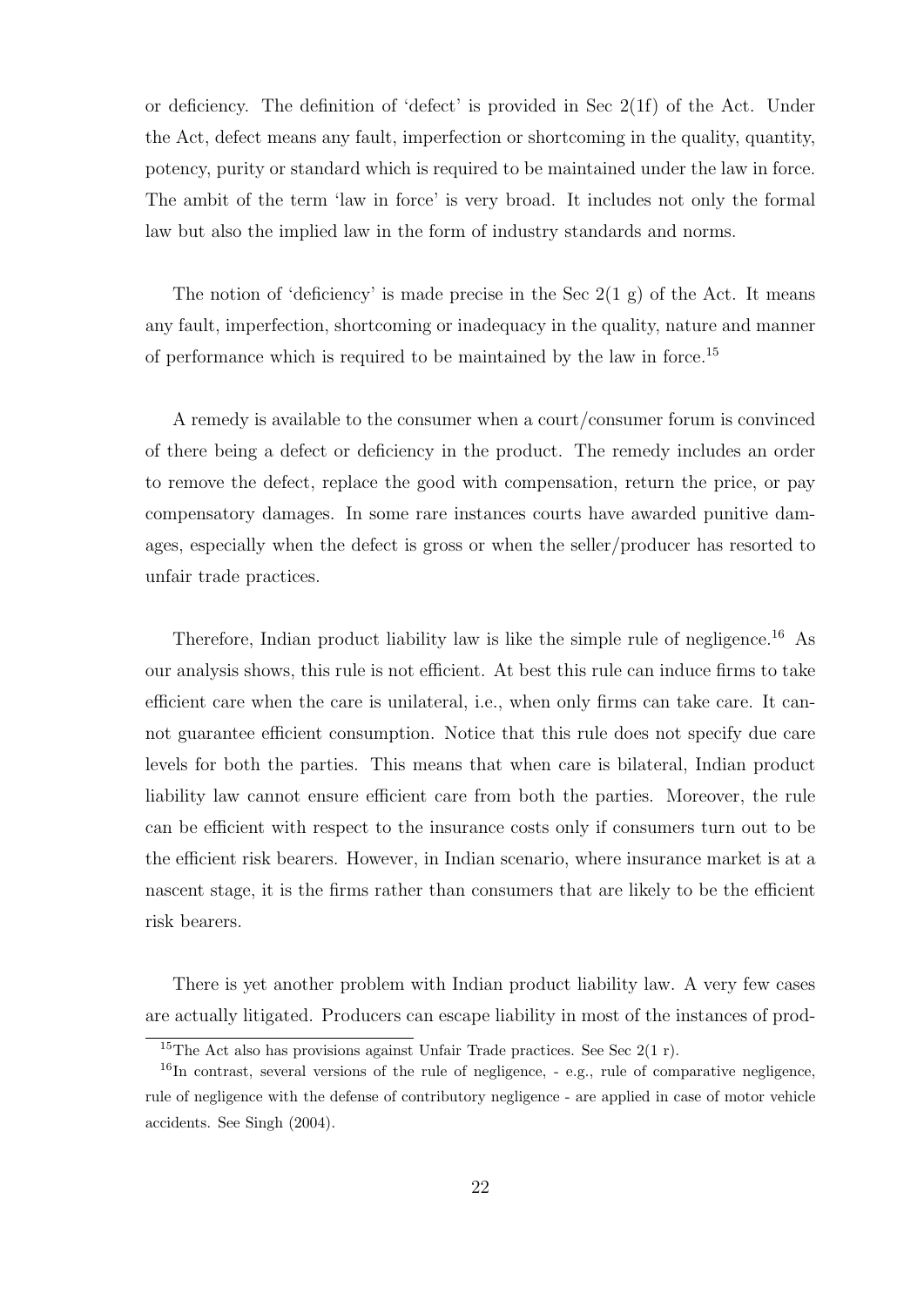uct caused injuries.<sup>17</sup> Due to prolonged delays and legal uncertainty many people do not sue the producers. Therefore, the law does not provide enough deference to the producers.

#### 6. Remarks on the results and issues in further research

We have analyzed the implications of different product liability rules when consumers do not have complete knowledge of product related risk. We have introduced a condition named the condition of negligent consumer's liability (NCL). When a product liability rule satisfies the condition NCL, a consumer can ensure full compensation in the event of accident merely by taking the due (efficient) care. As far as accident costs are concerned, the relevant result in the paper is Theorem 2. The theorem shows that when consumers do not know the risk correctly, a necessary and sufficient condition for the efficiency of a product liability rule is to satisfy the condition NCL.

Moreover, we have extended the economic analysis of product liability rules by incorporation insurance costs. We have studied the efficiency property of various product liability rules by making alternative assumptions about the insurance costs. Theorem 4 shows that if insurance costs are lower for firms then it is possible to have liability rules that are efficient with respect to the accident costs as well as the insurance costs. However, if insurance costs are lower for consumers, then there is a trade-off between the efficiency in terms of accident costs, on one hand, and that with respect to the insurance costs, on the other hand. However, Theorem 5 shows that even when consumers misperceive the product risk and have lower insurance costs, it possible to achieve the efficiency with respect to the insurance costs and still induce efficient care by both the parties. Therefore, the trade-off can be resolved to a significant extent. An implication of the results in the paper is that in an empirical or theoretical context if there are mechanisms that minimize inefficiency on account of the over or the under-consumption, then it is possible to achieve efficiency on all three fronts. Identification of such mechanisms and contexts requires further research. But, it is important to know that suitably constructed liability rules can, as we have shown, supplement other signaling mechanisms by providing information that is crucial for

<sup>&</sup>lt;sup>17</sup>Some estimates suggest that all liability related disputes constitute only 3-5 per cent of cases lying pending before Indian courts. Moreover, most of liability suits concern motor vehicle accidents (Singh, 2004).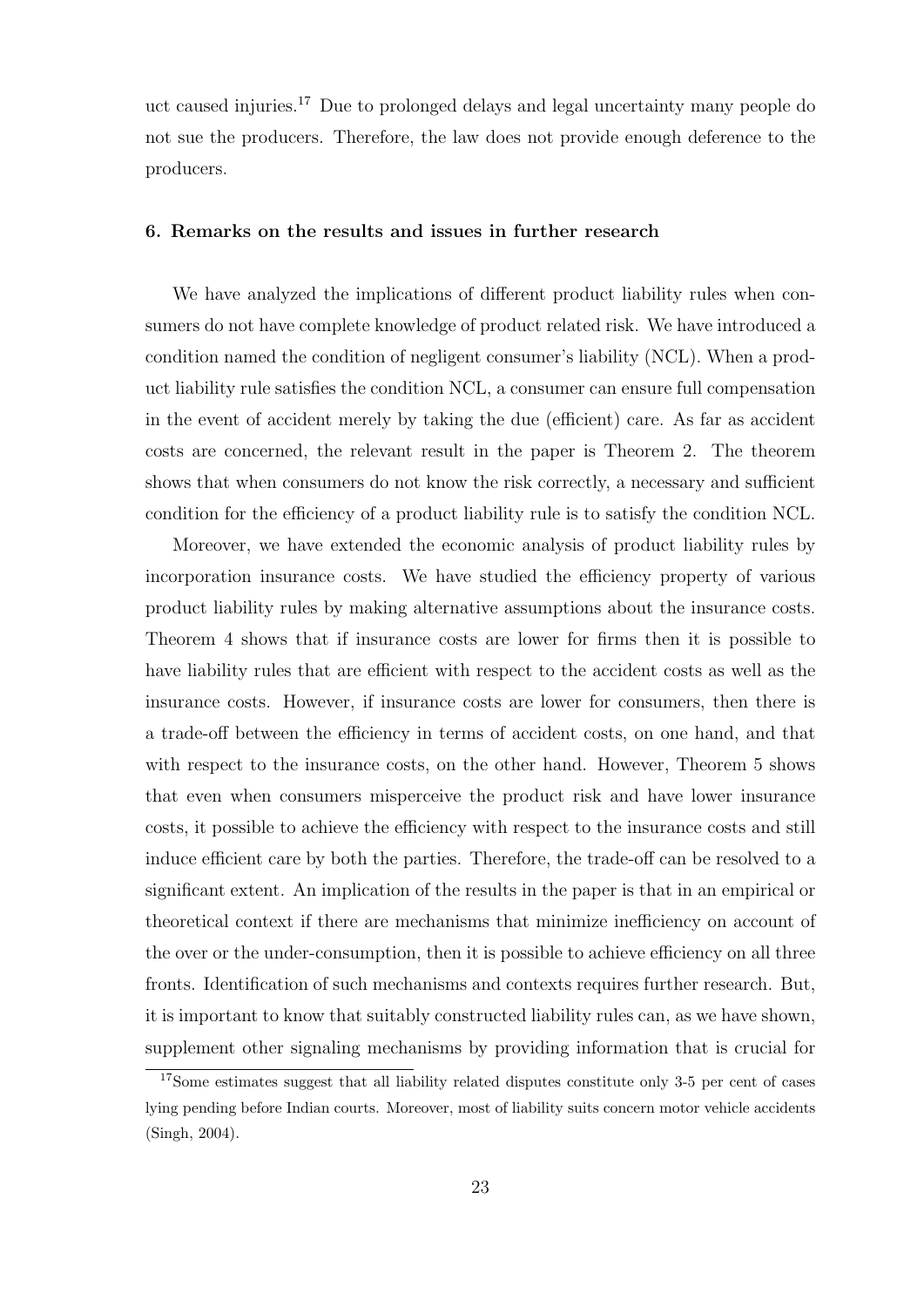economic efficiency.

Finally, our extension of economic analysis to cover insurance costs should be treated only as a one step in that direction. A more detailed analysis should consider the issues of moral hazards that are created by the introduction of insurance.

#### APPENDIX

We prove Theorem 1 by way of establishing the following two Lemmas. Lemmas 1 and 2 show the implications violations of condition NCL.

**Lemma 1** For a PLR, f, if  $[f(1,1) = (0,1)]\&$   $(\exists h \in [0,1))[f(1,h) \neq (0,1)]$ , then there exist X, Y, L,  $(x^*, y^*)$  and L<sub>c</sub>, satisfying (A1)- (A3), such that f is not DAC minimizing.

**Proof:** Given  $f(1, 1) = (0, 1)$  and  $(\exists h \in [0, 1))[f(1, h) \neq (0, 1)]$ . Suppose,  $f(1, h) =$  $(s_1, t_1)$ , where  $t_1 \in [0, 1)$ . Let  $k > 0$ . As  $t_1 < 1$ ,  $t_1 k < k$ . Choose  $r > 0$  such that  $t_1k < r < k$ . Now, consider the accident context characterized by the following specification of X, Y, L and L<sub>c</sub>:  $X = \{0, x_0\}, x_0 > 0$ ,

 $Y = \{0, hy_0, y_0\}$ , where  $y_0 = r/(1 - h)$ ,

 $L(0, 0) = \Delta + k + hy_0 + x_0 + \delta$ , where  $\Delta \geq 0$ , and  $\delta > 0$ ,

 $L(0, hy_0) = \Delta + k + x_0 + \delta$ ,  $L(0, y_0) = \Delta + x_0 + \delta$ ,

 $L(x_0, 0) = \Delta + hy_0 + k$ ,  $L(x_0, hy_0) = \Delta + k$ , and  $L(x_0, y_0) = \Delta$ .

It is clear that  $(x_0, y_0)$  is a unique DAC minimizing configuration. Let  $(x^*, y^*)$  =  $(x_0, y_0)$ . Take any  $L_c$ . Given  $x_0$  opted by the consumer,  $f(1, 1) = (0, 1)$  implies that if the firm chooses  $y_0$  its expected accident costs are  $y_0 + \Delta$ . And, if it chooses  $hy_0$ , its expected costs are  $hy_0 + t_1(\Delta + k)$ . But,  $y_0 - hy_0 > t_1k$ , i.e.,  $y_0 > hy_0 + t_1k$ . Thus,  $y_0 + \Delta > hy_0 + t_1(\Delta + k)$ , since  $t_1 < 1$ . That is, given  $x_0$  opted by the consumer, the firm is better-off choosing  $hy_0$  rather than  $y_0$  and, hence the uniquely DAC minimizing configuration,  $(x^*, y^*) = (x_0, y_0)$  is not a N.E. Therefore, there exist X, Y, L,  $(x^*, y^*)$ , and L<sub>c</sub>, satisfying (A1)- (A3), such that f is not DAC minimizing.  $\bullet$ 

**Lemma 2** For a PLR, f, if  $(\exists g \in [0,1))$   $[f(g,1) \neq (1,0)]$  holds, then there exist X, Y, L,  $(x^*, y^*)$  and L<sub>c</sub>, satisfying (A1)- (A3), such that f is not DAC minimizing. **Proof:** Given  $(\exists g \in [0,1))[f(g,1) \neq (1,0)]$ . Let,  $f(g,1) = (s_1, t_1)$  where  $s_1 < 1$ . For any  $k > 0$ ,  $s_1 k < k$ . Choose  $r > 0$  such that  $s_1 k < r < k$ . Now, consider the following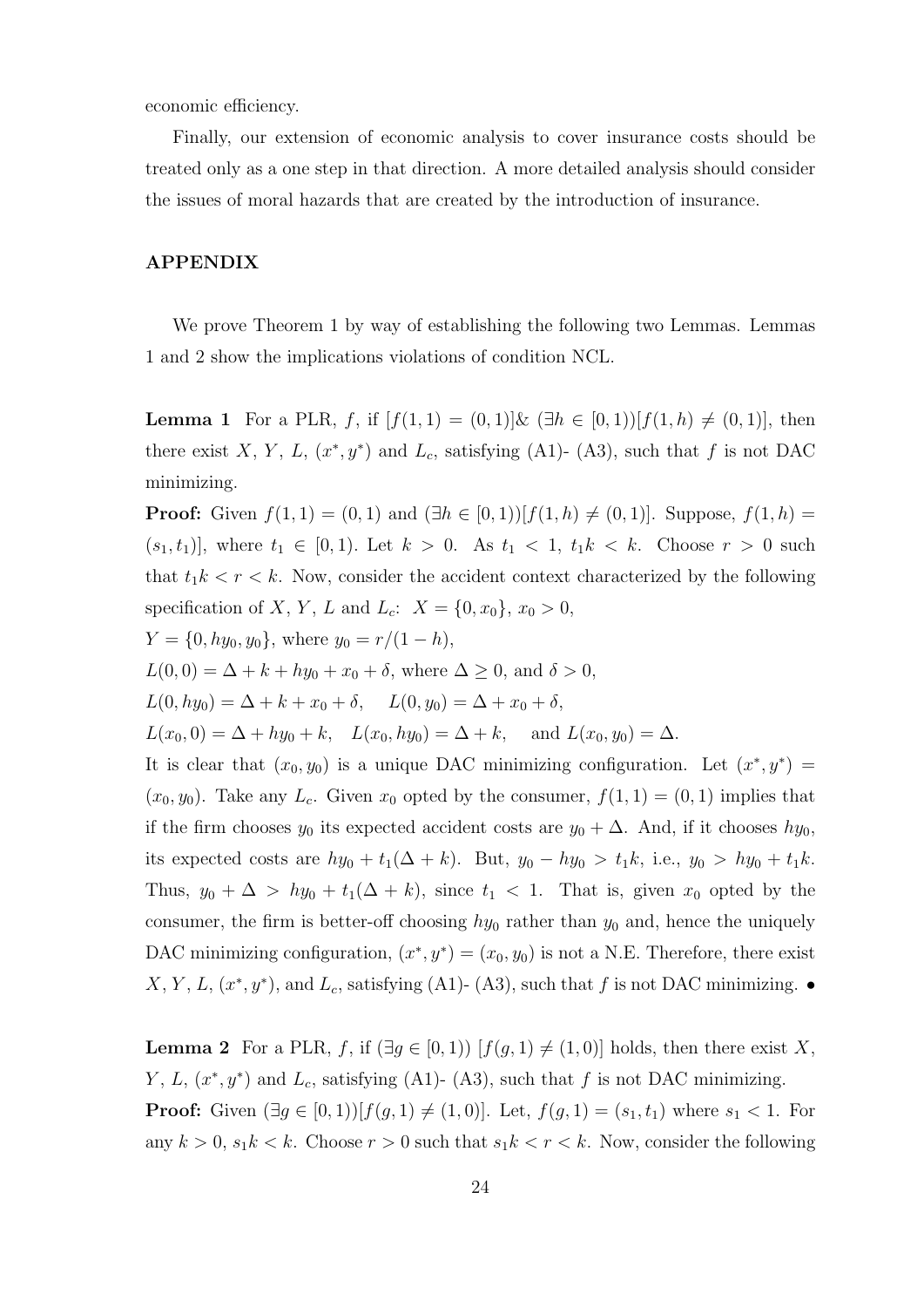X, Y and L:  $X = \{0, gx_0, x_0\}$ , where  $x_0 = r/(1 - g)$ ,  $Y = \{0, y_0\}, y_0 > 0,$  $L(0, 0) = \Delta + gx_0 + k + y_0 + \delta$ , where  $\delta > 0$ , and  $\Delta \geq 0$ ,  $L(gx_0, 0) = \Delta + k + y_0 + \delta$ ,  $L(x_0, 0) = \Delta + y_0 + \delta$ ,  $L(0, y_0) = \Delta + gx_0 + k$ ,  $L(gx_0, y_0) = \Delta + k$ ,  $L(x_0, y_0) = \Delta$ . Again,  $(x_0, y_0)$  is a unique DAC minimizing configuration. Let  $(x^*, y^*) = (x_0, y_0)$ . Now, let  $y_0$  be opted by the firm. When  $\Delta = 0$ , it is easy to see that for any  $L_c \leq L$ the consumer will be better-off choosing  $gx_0$  rather than  $x_0$ . Next, consider the case when  $\Delta > 0$ . Let,  $L_c = \beta L$ , where  $\beta > 0$ . If the consumer chooses  $x_0$  his expected accident costs are at least  $x_0$ . And, if he chooses  $gx_0$ , his expected costs are  $gx_0 + s_1\beta(\Delta + k)$ . Now, whenever  $k/(\Delta + k) \geq \beta > min\{x_0/(gx_0 + k), y_0/(y_0 + \delta)\}\)$  it is easy to see that  $gx_0 + s_1\beta(\Delta + k) \leq gx_0 + s_1k$ . As  $gx_0 + s_1k < x_0$  by construction,  $gx_0 + s_1\beta(\Delta + k) < x_0$ . Thus,  $(x^*, y^*) = (x_0, y_0)$  is not a N.E. Therefore, there exist X, Y, L,  $(x^*, y^*)$ , and L<sub>c</sub>, satisfying (A1)- (A3) such that f is not DAC minimizing.  $\bullet$ 

**Proof of Theorem 1:** Suppose not. Suppose there exists a PLR,  $f$ , such that  $f$ violates NCL and is efficient for every  $X, Y, L, (x^*, y^*)$ ,  $L_c$ , satisfying (A1)- (A3), and every  $C(q)$ . f violates NCL  $\rightarrow (i)$  ( $\exists h \in [0,1]$ )[ $f(1,h) \neq (0,1)$ ], or  $(ii)$  ( $\exists g \in [0,1)$ )  $[f(q, 1) \neq (1, 0)].$ 

Case 1: Suppose, (i), i.e.,  $(\exists h \in [0,1]) [f(1,h) \neq (0,1)]$ holds. There are only two mutually exclusive possibilities:  $f(1, 1) = (0, 1)$  or  $f(1, 1) \neq (0, 1)$ .

Subcase 1:  $f(1,1) = (0,1)$ : When  $f(1,1) = (0,1)$  is true,  $(\exists h \in [0,1]) [f(1,h) \neq$  $(0, 1)$ ] →  $(\exists h \in [0, 1))$   $[f(1, h) \neq (0, 1)]$ . But, when  $f(1, 1) = (0, 1)$  &  $(\exists h \in [0, 1))$  $[0, 1)$ ] $[f(1, h) \neq (0, 1)]$ , from Lemma 1, f cannot be DAC minimizing for all X, Y, L,  $(x^*, y^*)$ , and L<sub>c</sub>. As a consequence, f cannot be efficient for every X, Y, L,  $(x^*, y^*), L_c$ , and  $C(q)$ .

Subcase 2:  $f(1, 1) \neq (0, 1)$ : Let  $f(1, 1) = (s_1, t_1)$ , where  $s_1 > 0$ . Consider any X, Y, L,  $(x^*, y^*)$ , and L<sub>c</sub>, such that  $(x^*, y^*)$  is uniquely DAC minimizing. In such contexts whenever there is no N.E., or when  $(x^*, y^*)$  is not a unique N.E., f is not DAC minimizing and therefore not efficient. When  $(x^*, y^*)$  is a unique N.E., though DAC minimizing, f is not efficient. As, in equilibrium  $s = s_1 > 0$ ,  $(9) \& (10)$  will be different from  $(2)\&(3)$ . So, the outcome will not be efficient in terms of total quantity produced (Remark 2).

Case 2: Let  $(ii)$ , i.e.,  $(\exists g \in [0,1))$   $[f(g,1) \neq (1,0)]$  hold. In this case also from Lemma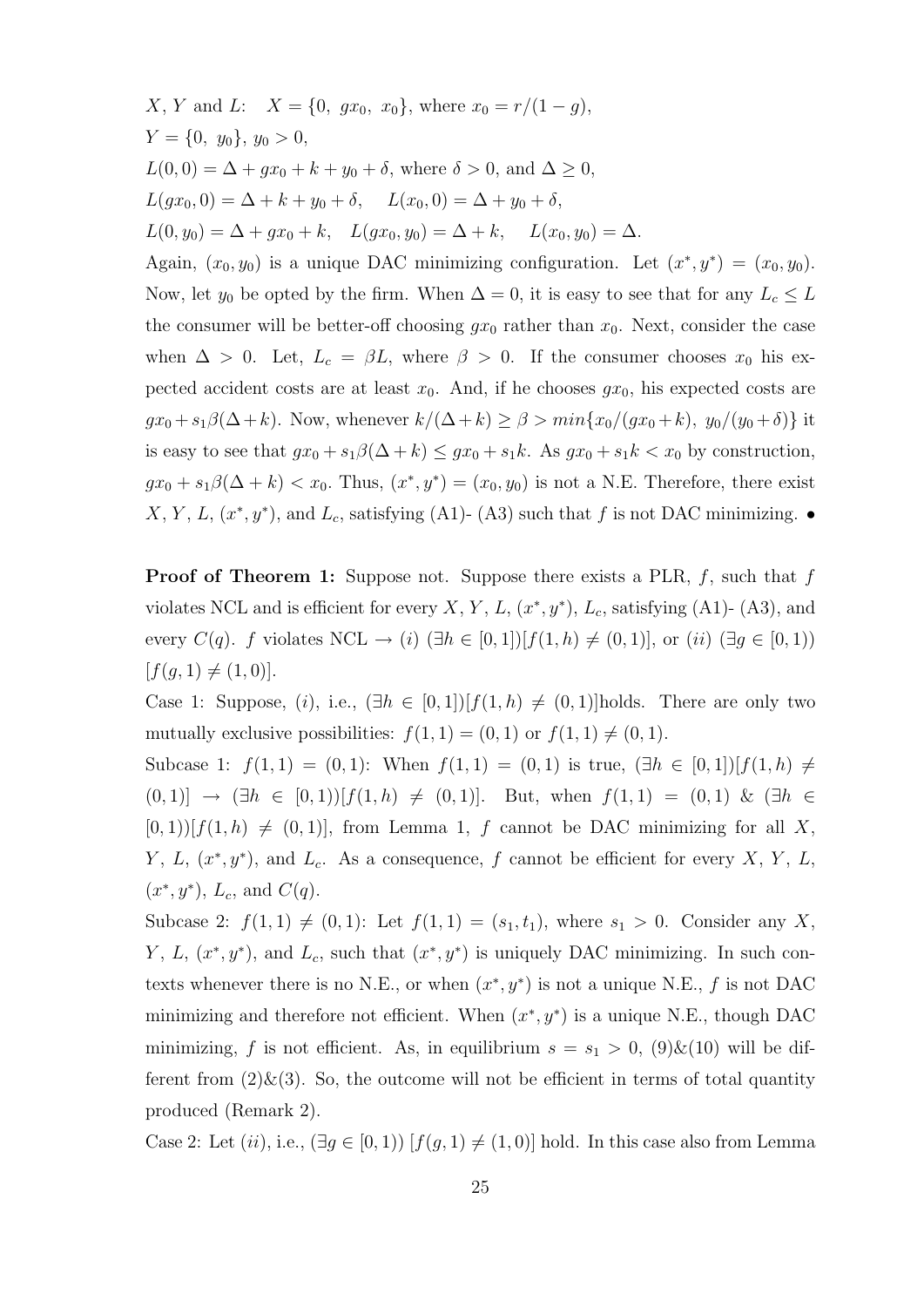2, for some X, Y, L,  $(x^*, y^*)$ , and L<sub>c</sub>, f is not DAC minimizing.

Therefore, it cannot be the case that  $f$  violates condition NCL and is still efficient for every possible X, Y, L,  $(x^*, y^*)$ , L<sub>c</sub>, and every  $C(q)$ .  $\bullet$ 

**Lemma 3** If a PLR satisfies the condition NCL then for every possible choice of  $X$ ,  $Y, L, (x^*, y^*)$ , and  $L_c$  satisfying (P1),  $(x^*, y^*)$  is a N.E.

**Proof:** Let the PLR,  $f$ , satisfy the condition NCL. Take any arbitrary  $X$ ,  $Y$ ,  $L$ ,  $(x^*, y^*)$  and any  $L_c$  satisfying (P1). As f satisfies the condition NCL,  $f(1, 1) = (0, 1)$ . Let  $y = y^*$  be opted by the firm. Then, for all  $x \geq x^*$ , the expected accident costs of the consumer are  $x + s[g(x), h(y^*)]L_c(x, y^*) = x$ , as when  $x \geq x^*$ ,  $s[g(x), h(y^*)] = 0$ by condition NCL. So, if the consumer chooses  $x^*$  his expected accident costs are only  $x^*$ . Now, consider a choice of  $x' \neq x^*$  by the consumer. First, consider the case when  $x' > x^*$ . In this case his expected accident costs clearly are  $x'$ , and he will be strictly worse-off choosing x' rather than  $x^*$ . Now, consider the case  $x' < x^*$ . For  $x' <$ x<sup>\*</sup>, the expected accident costs of the consumer are  $x' + s[g(x'), (y^*)]L_c(x', y^*)$ , i.e.,  $x' + L_c(x', y^*)$ , as when  $x' < x^*$ ,  $s[g(x'), (y^*)] = 1$  by condition NCL. But, the choice of x' can be better than that of  $x^*$  for the consumer only if  $x' + L_c(x', y^*) < x^*$ , i.e., only if  $x' + y^* + L_c(x', y^*) < x^* + y^*$ . This implies  $x' + y^* + L_c(x', y^*) < x^* + y^* + L_c(x^*, y^*)$ . But, in view of (P1) this is a contradiction.

Thus, given that  $y^*$  is opted by the firm,  $x^*$  is a best response by the consumer.

Next, let  $x^*$  be opted by the consumer. This, in view of condition NCL implies that the expected costs of the firm are  $y + L(x^*, y)$ . By assumption,  $x^* + y + L(x^*, y)$ and therefore  $y + L(x^*, y)$  is uniquely minimized at  $y^*$ . That is, given that  $x^*$  is opted by the consumer,  $y^*$  is a best response by the firm.

Hence  $(x^*, y^*)$  is a N.E.  $\bullet$ 

**Lemma 4** If a PLR satisfies condition NCL then for every possible choice of  $X, Y$ , L,  $(x^*, y^*)$ , and L<sub>c</sub> satisfying (P1),

 $(\forall (\bar{x}, \bar{y}) \in X \times Y)[(\bar{x}, \bar{y}) \text{ is a N.E.} \rightarrow (\bar{x}, \bar{y}) = (x^*, y^*)].$ 

**Proof:** Let PLR f satisfy condition NCL. Take any arbitrary  $X, Y, L, (x^*, y^*)$ , and any  $L_c$  satisfying (P1). Suppose  $(\bar{x}, \bar{y}) \in X \times Y$  is a N.E.  $(\bar{x}, \bar{y})$  is a N.E. implies that if  $\bar{y}$  is opted by the firm, expected accident costs of the consumer are minimum at  $\bar{x}$ ,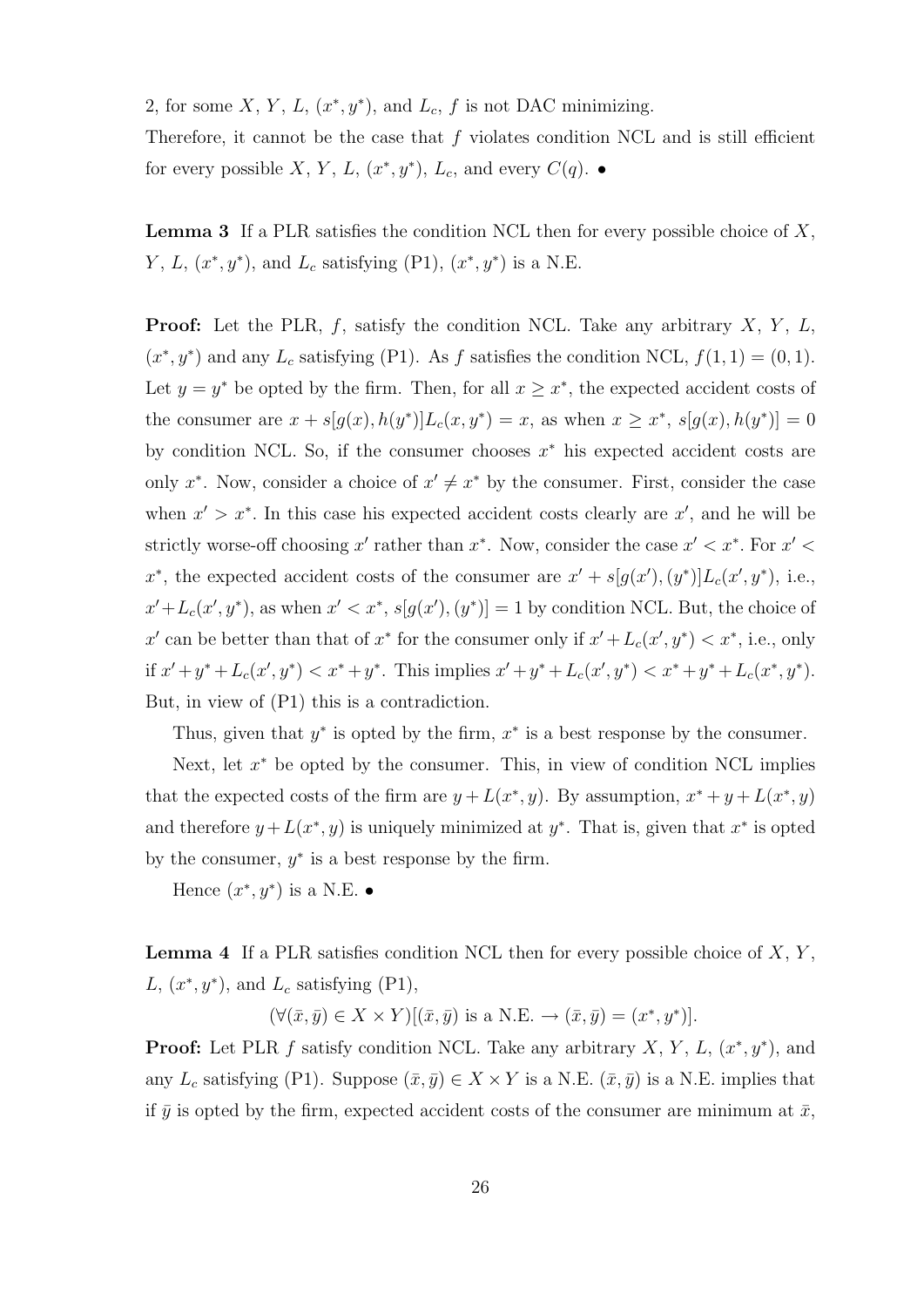i.e.,

$$
(\forall x \in X)[\bar{x} + s[g(\bar{x}), h(\bar{y})]L_c(\bar{x}, \bar{y}) \le x + s[g(x), h(\bar{y})]L_c(x, \bar{y})]
$$
(12)

and if  $\bar{x}$  is opted by the consumer, expected accident costs of the firm are minimum at  $\bar{y}$ , i.e.,

$$
(\forall y \in Y)[\overline{y} + t[g(\overline{x}), h(\overline{y})]L(\overline{x}, \overline{y}) \le y + t[g(\overline{x}), h(y)]L(\overline{x}, y)] \tag{13}
$$

Now, (12), in particular,  $\rightarrow \bar{x} + s[g(\bar{x}), h(\bar{y})]L_c(\bar{x}, \bar{y}) \leq x^* + s[g(x^*), h(\bar{y})]L_c(x^*, \bar{y}),$ i.e.,

$$
\bar{x} + s[g(\bar{x}), h(\bar{y})]L_c(\bar{x}, \bar{y}) \le x^*
$$
\n(14)

as  $s[g(x^*), h(\bar{y})] = 0$  by condition NCL. And,  $(13) \rightarrow$ 

$$
\bar{y} + t[g(\bar{x}), h(\bar{y})]L(\bar{x}, \bar{y}) \le y^* + t[g(\bar{x}), h(y^*)]L(\bar{x}, y^*)
$$
\n(15)

Adding  $(14)$  and  $(15)$ 

$$
\bar{x} + \bar{y} + s[g(\bar{x}), h(\bar{y})]L_c(\bar{x}, \bar{y}) + t[g(\bar{x}), h(\bar{y})]L(\bar{x}, \bar{y}) \leq x^* + y^* + t[g(\bar{x}), h(y^*)]L(\bar{x}, y^*) \tag{16}
$$

Case 1:  $\bar{x} \geq x^*$ :

 $(\forall h \in [0,1]) [f(1,h) = (0,1)]$  by condition NCL. Thus, when  $\bar{x} \geq x^*$ ,  $s[g(\bar{x}), h(\bar{y})] = 0$ ,  $t[g(\bar{x}), h(\bar{y})] = 1$ , and  $t[g(\bar{x}), h(y^*)] = 1$ . Therefore, from (16),  $(\bar{x}, \bar{y})$  is a N.E.  $\rightarrow$  $\bar{x} + \bar{y} + L(\bar{x}, \bar{y}) \leq x^* + y^* + L(\bar{x}, y^*)$ . Now,  $\bar{x} \geq x^* \to L(\bar{x}, y^*) \leq L(x^*, y^*)$ . Therefore, we get  $\bar{x} + \bar{y} + L(\bar{x}, \bar{y}) \leq x^* + y^* + L(x^*, y^*)$ . But,  $\bar{x} + \bar{y} + L(\bar{x}, \bar{y}) \geq x^* + y^* + L(x^*, y^*)$ , as  $(x^*, y^*)$  is DAC minimizing. This implies that  $(\bar{x}, \bar{y})$  can be a N.E. only if  $(\bar{x}, \bar{y})$  =  $(x^*, y^*)$ . Thus,

$$
\bar{x} \ge x^* \& (\bar{x}, \bar{y}) \text{ is a } N.E. \to (\bar{x}, \bar{y}) = (x^*, y^*).
$$
\n(17)

Case 2:  $\bar{x} < x^*$ :

Subcase 1:  $\bar{y} \geq y^*$ : As  $(\forall g \in [0,1))[f(g,1) = (1,0)$  by condition NCL, in this case  $s[g(\bar{x}), h(\bar{y})] = 1$ ,  $t[g(\bar{x}), h(\bar{y})] = 0$  and  $t[g(\bar{x}), h(y^*)] = 0$ . So, (16), reduces to  $\bar{x} + \bar{y} + L_c(\bar{x}, \bar{y}) \leq x^* + y^*$ . Thus,  $\bar{x} + \bar{y} + L_c(\bar{x}, \bar{y}) \leq x^* + y^* + L_c(x^*, y^*)$ , which is a contradiction in view of (P1). Therefore,

$$
if \ \ \bar{x} < x^* \& \bar{y} \ge y^*, \ then \ \ (\bar{x}, \bar{y}) \ cannot \ be \ a \ N.E. \tag{18}
$$

Subcase 2:  $\bar{y} < y^*$ : Suppose  $f(g(\bar{x}), h(\bar{y})) = (\bar{s}, \bar{t})$ . Let

$$
t^* = \frac{y^* - \bar{y}}{(x^* - \bar{x}) + (y^* - \bar{y})} \quad and \quad s^* = \frac{x^* - \bar{x}}{(x^* - \bar{x}) + (y^* - \bar{y})}.
$$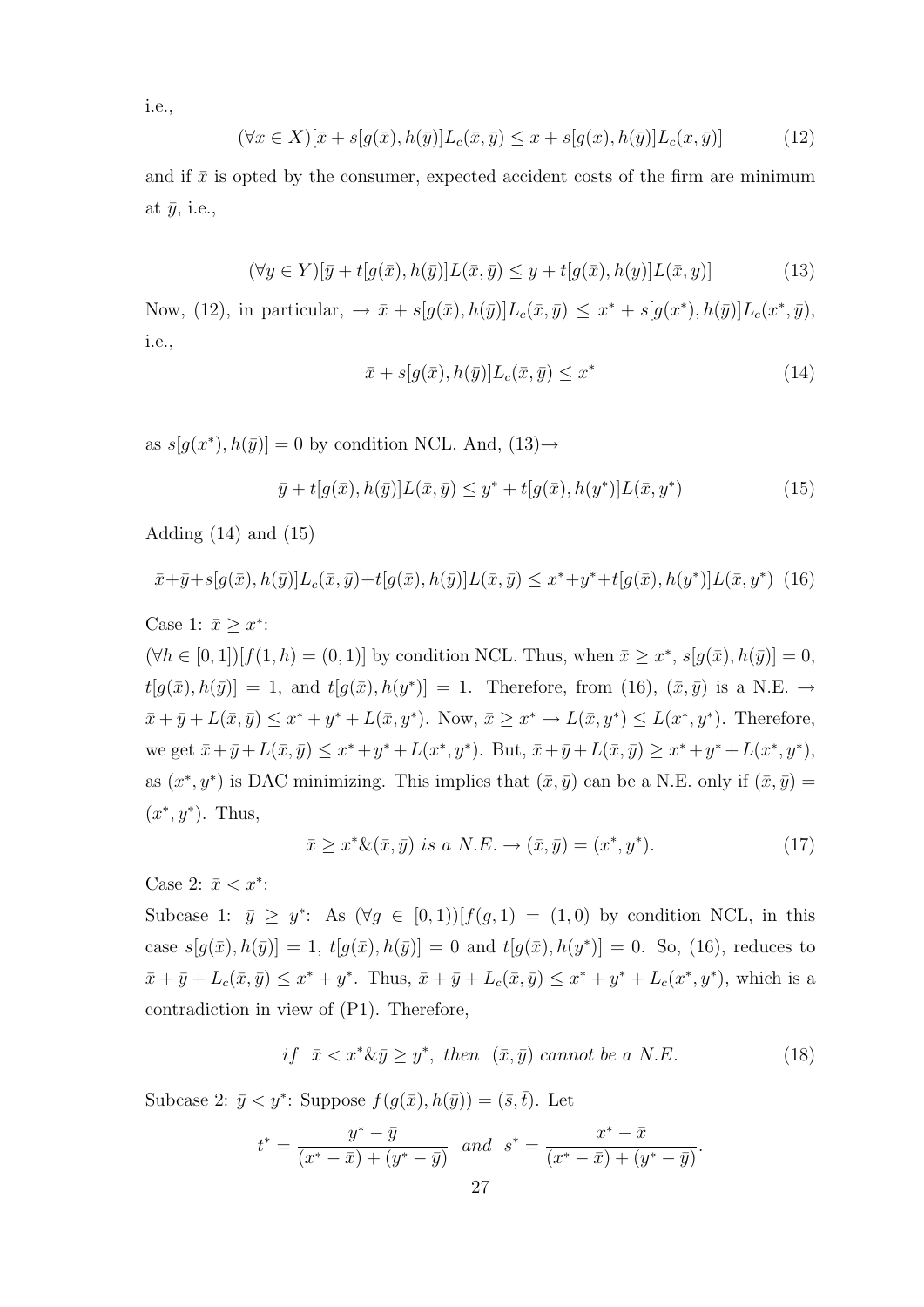There are two possible cases: (i)  $\bar{t} \geq t^*$ , or (ii)  $\bar{t} < t^*$ . When (i) holds, from (15),  $(\bar{x}, \bar{y})$  is a N.E.  $\rightarrow \bar{y} + \bar{t}L(\bar{x}, \bar{y}) \leq y^*$ , since when  $\bar{x} < x^*$ ,  $t[g(\bar{x}), h(y^*)] = 0$  by NCL. That is, we get  $\bar{t}L(\bar{x}, \bar{y}) \leq y^* - \bar{y}$ , i.e.,

$$
\frac{y^* - \bar{y}}{(x^* - \bar{x}) + (y^* - \bar{y})}L(\bar{x}, \bar{y}) \le y^* - \bar{y}, \text{ as } \bar{t} \ge t^* \to t^*L(\bar{x}, \bar{y}) \le \bar{t}L(\bar{x}, \bar{y}).
$$

So, when (i) holds  $(\bar{x}, \bar{y})$  is a N.E.  $\rightarrow \bar{x} + \bar{y} + L(\bar{x}, \bar{y}) \leq x^* + y^*$ , i.e.,  $\bar{x} + \bar{y} + L(\bar{x}, \bar{y}) \leq x^* + y^* + L(x^*, y^*),$  which is a contradiction because  $(x^*, y^*).$ When (ii) holds, i.e., when  $\bar{t} < t^*$ ,  $\bar{s} + \bar{t} = 1 = s^* + t^*$  implies  $\bar{s} > s^*$ . When  $\bar{s} > s^*$ , from (14)  $(\bar{x}, \bar{y})$  is a N.E.  $\rightarrow \bar{s}L_c(\bar{x}, \bar{y}) \leq x^* - \bar{x}$ .  $s^* < \bar{s} \rightarrow s^*L_c(\bar{x}, \bar{y}) \leq \bar{s}L_c(\bar{x}, \bar{y})$ . Thus, in this subcase  $(\bar{x}, \bar{y})$  is a N.E. implies  $s^*L_c(\bar{x}, \bar{y}) \leq x^* - \bar{x}$ , i.e.,

$$
\frac{x^* - \bar{x}}{(x^* - \bar{x}) + (y^* - \bar{y})}L_c(\bar{x}, \bar{y}) \le x^* - \bar{x}, \quad i.e., \quad \bar{x} + \bar{y} + L_c(\bar{x}, \bar{y}) \le x^* + y^*,
$$

a contradiction in view of (P1). Therefore,

$$
if \ \ \bar{x} < x^* \& \bar{y} < y^*, \ then \ (\bar{x}, \bar{y}) \ cannot \ be \ a \ N.E. \tag{19}
$$

Finally, (17) - (19)  $\to$   $[(\bar{x}, \bar{y})$  is a N.E.  $\to$   $(\bar{x}, \bar{y}) = (x^*, y^*)$ .

**Proof of Theorem 2:** Suppose a PLR, denoted by  $f$ , satisfies the condition NCL. Given that  $f$  satisfies the condition NCL, there are two mutually exclusive possibilities: (i) f specifies the due care levels for both the parties, (ii) f specifies the due care level for only the consumer.

Case 1: Suppose (i) holds. In this case, as is argued before, the expected loss function  $L_c$  will satisfy (P1). Now Lemmas 3 and 4 imply that for every X, Y, L,  $(x^*, y^*)$ , and  $L_c$ ,  $(x^*, y^*)$  is a unique N.E., i.e., f is DAC minimizing.

Case 2: Suppose (ii) holds. In this case as the care level of the firm is irrelevant from legal point of view, the liability assignment cannot be conditioned on its care level; it will have to be conditioned only on the care level of the consumer. Therefore, in this case the condition NCL would imply that the rule,  $f$ , be such that (∀ $h \in [0,1]$ )[ $g < 1 \rightarrow f(g,h) = (1,0) \& g = 1 \rightarrow f(g,h) = (0,1)$ ]. Under such a liability assignment,  $(x^*, y^*)$  is a unique N.E. To see why, note that the consumer will never opt for  $x > x^*$ , i.e., he will always choose a x such that  $x \leq x^*$ . If the consumer opts for  $x^*$  his expected accident costs are simply  $x^*$ ; on the other hand, if he opts for some  $x < x^*$  his expected accident costs will be  $x + L_c(x, y)$ , where  $y$  is the care level opted by the firm. Remember that from the liability rule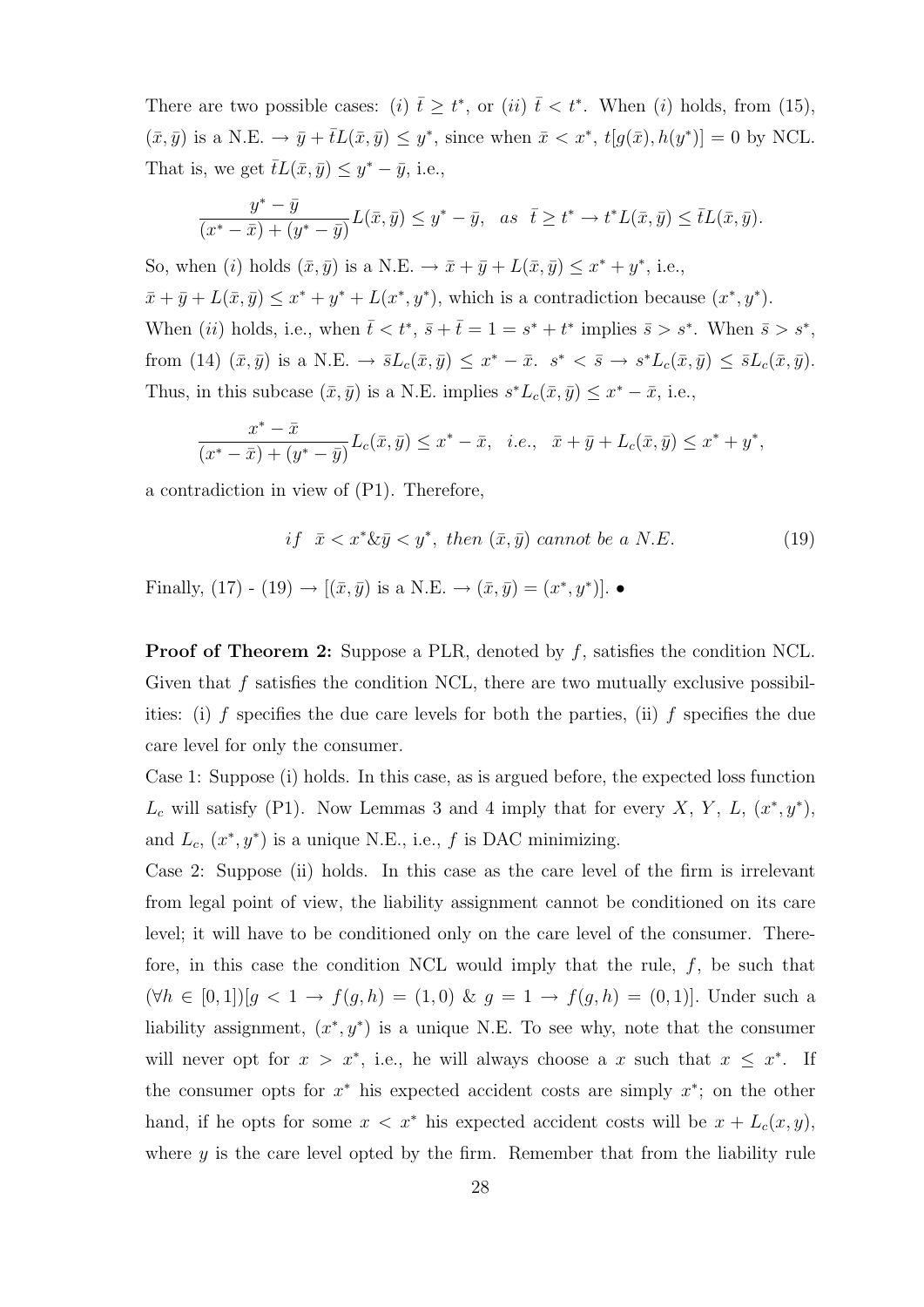itself, the consumer knows that  $x^*$  along with some y minimizes DAC. Let y' solve  $\min_y \{x^* + y + L_c(x^*, y)\}\$ , i.e., according to the consumer  $(x^*, y')$  minimizes DAC. Therefore,  $(\forall x < x^*)[x + y' + L_c(x, y') > x^* + y'],$  i.e.,  $x + L_c(x, y') > x^*$ . It is immediate to see that for any  $x < x^*$  opted by the victim,  $y = 0$  is a uniquely best response for the firm. Therefore, from the perspective of a rational consumer, under the PLR, y opted by the firm is such that  $y \leq y'$ . But,  $(\forall y \leq y') [x + L_c(x, y) \geq x + L_c(x, y')]$ , i.e.,  $x + L_c(x, y) > x^*$ . Thus, under f, opting for  $x^*$  is a strictly dominant strategy for the consumer. It is easy to see that given  $x^*$  opted by the consumer,  $y^*$  is a uniquely best response for the firm. Again,  $(x^*, y^*)$  is a unique N.E.

Therefore, if a PLR,  $f$ , satisfies the condition NCL, then for every  $X$ ,  $Y$ ,  $L$ ,  $(x^*, y^*)$ , and  $L_c$ ,  $(x^*, y^*)$  is a unique N.E.

Now,  $(x^*, y^*)$  is a unique N.E. and condition NCL imply that in equilibrium  $s = 0$ and  $t = 0$ . As a consequence,  $(10) \& (11)$  will be identical with  $(2) \& (3)$ . This implies that  $q^*$  and  $n^*$  will solve (10) & (11), simultaneously (Remark 2). Therefore, f is efficient for every X, Y, L,  $(x^*, y^*)$ , and L<sub>c</sub>.  $\bullet$ 

Proof of Theorem 3: Note that under a PLR, as in the statement of Theorem 3,  $L_c$  satisfies the Property (P1). When  $f(1, 1) = (0, 1)$  hold, i.e., when the firm is the residual loss bearer of accident loss, the rule satisfies the condition NCL and therefore, by Lemmas 2 and 3, is DAC minimizing.

Therefore, consider the case when  $f(1, 1) = (1, 0)$ , i.e., when the consumer is the residual loss bearer. Let  $x = x^*$  be opted by the consumer. Then,  $f(1, 1) = (1, 0)$ , implies that for all  $y \geq y^*$ , the expected accident costs of the firm are simply y. So, the firm will not opt for any  $y' > y^*$ . Now, consider a choice of  $y' < y^*$  by the firm. For  $y' < y^*$ , the expected accident costs of the firm are  $y' + L(x^*, y')$ . But, the choice of y' can be better than that of y<sup>\*</sup> for the firm only if  $y' + L(x^*, y') < y^*$ , i.e., only if  $x^* + y' + L(x^*, y') < x^* + y^*$ . This implies  $x^* + y' + L(x^*, y^*) < x^* + y^* + L(x^*, y^*)$ . But, in view of  $(A5)$  this is a contradiction. Thus, given that  $x^*$  is opted by the consumer,  $y^*$  is a best response by the firm.

Next, let  $y^*$  be opted by the firm. This, in view of  $p < 1 \Rightarrow f(p, 1) = (1, 0)$  and  $f(1, 1) = (1, 0)$ , implies that the expected costs of the consumer are  $x + L_c(x, y^*)$ . By Property (P1),  $x + y^* + L_c(x, y^*)$  and therefore  $x + L_c(x, y^*)$  is uniquely minimized at  $x^*$ . That is, given that  $y^*$  is opted by the firm,  $x^*$  is a best response by the consumer. Hence  $(x^*, y^*)$  is a N.E. Furthermore, arguing along the lines in the proof for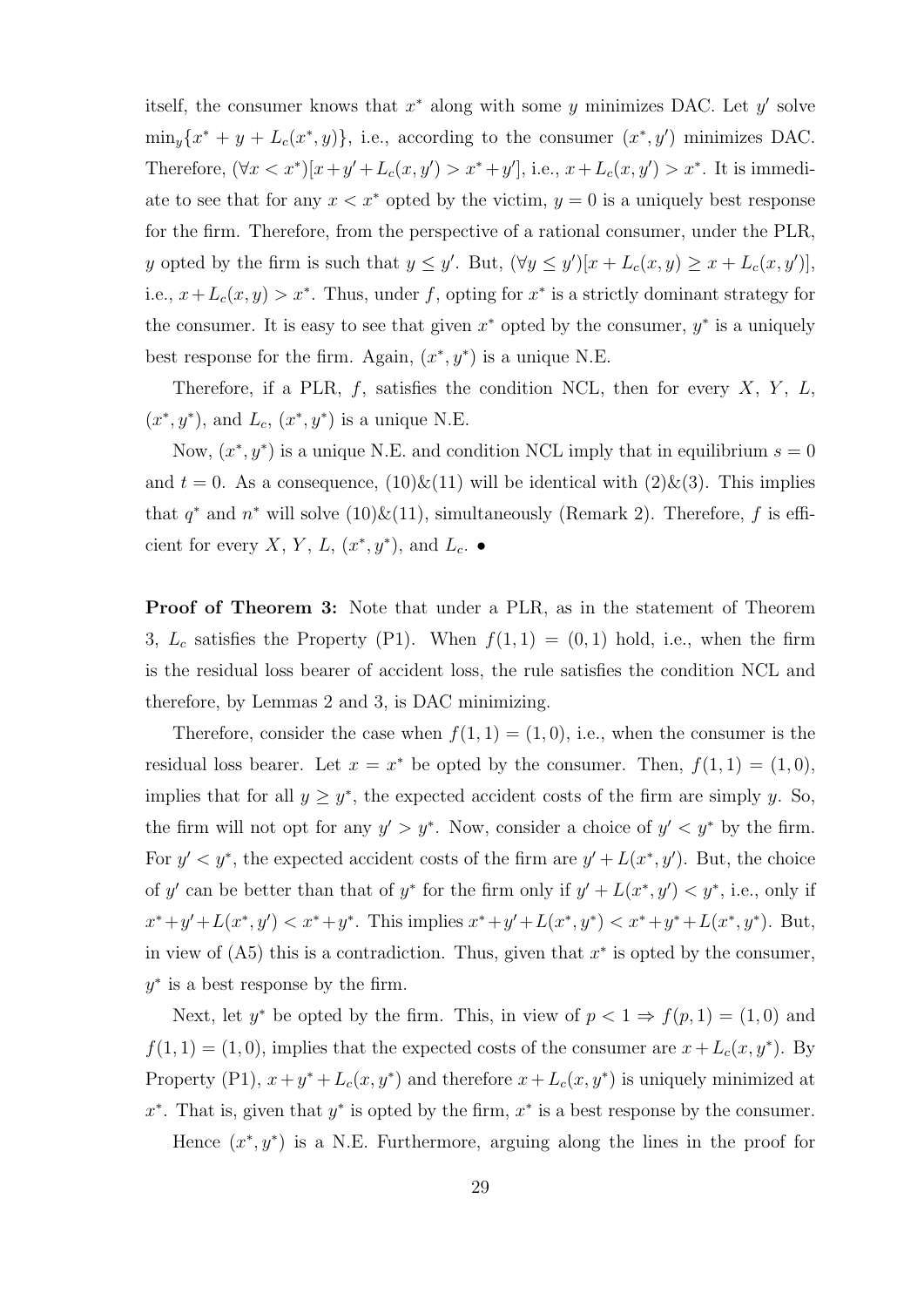Lemma 4, it can be shown that  $(x^*, y^*)$  is a unique N.E.

#### References

American Law Institute (1997), Restatement of the Law (Third) of Torts: Products Liability, Philadelphia, The American Law Institute.

Arlen, J (2000), 'Damages' in Encyclopedia of Law and Economics, Bouckaert, Boudewijn and De Geest, Gerrit (eds.), Cheltenham, Edward Elgar.

Bagwell, Kyle and Riordan, Michael H. (1991), 'High and Declining Prices Signal Product Quality', 81 American Economic Review, 224-239.

Beales, J. Howard, III, Craswell, Richard and Salop, Steven C. (1981), 'The Efficient Regulation of Consumer Information', 24 Journal of Law and Economics, 491-539.

Boyd, (1994), Risk, Liability and Monopoly, International Journal of the Economics of Business , Vol. 1, 387-403.

Burrows, Paul (1992), 'Consumer Safety under Products Liability and Duty to Disclose', 12 International Review of Law and Economics, 457-478.

Caves, R.E. and Greene, D.P. (1996), 'Brands' Quality Levels, Prices, and Advertising Outlays: Empirical Evidence on Signals and Information Costs', 14 International Journal of Industrial Organization, 29-52.

Doughety, Andrew, F and Reinganum, Jennifer, F. (1997), 'Everybody Out of Pool: Producer Liability, Punitive Damages, and Competition', 13 Journal of Law, Economics and Organization, 410-432.

Epple, Dennis and Raviv, Artur (1978), 'Product Safety: Liability Rules, Market Structure, and Imperfect Information', 68 American Economic Review, 80-95.

Emons, W. (1990), 'Efficient liability rules for an economy with non-identical individuals', Journal of Public Economics, 42, 89-104.

Emons, W. and Sobel, J. (1991), 'On the effectiveness of liability rules when agents are not identical', Review of Economic Studies, 58 , 375-390.

Endres Alfred and Lüdeke Andreas, (1998) 'Limited Liability and Imperfect Information-On existence of safety equlibria under product liability,' 5, European Journal of Law and Economics, 153-65.

Epstein, Richard A. (1985), 'Products Liability as an Insurance Market', 14 Journal of Legal Studies, 645-669.

Geistfeld, Mark (1992), 'Implementing Enterprise Liability: A Comment on Henderson and Twerski', 67 New York University Law Review, 1157 ff.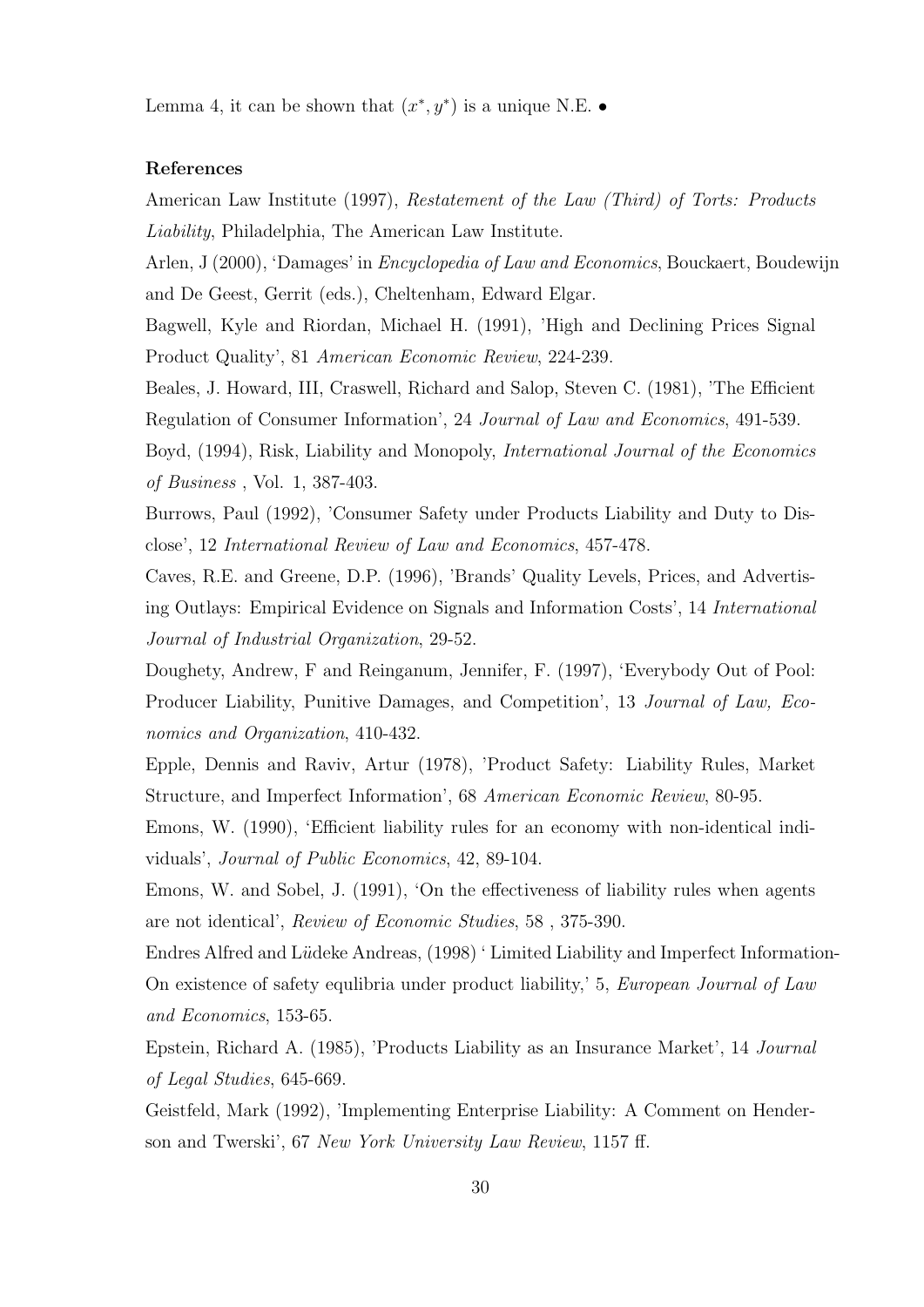Geistfeld, Mark (1995), 'Manufacturer Moral Hazard and the Tort Contract Issue in Products Liability', 15 International Review of Law and Economics, 241-257.

Geistfeld, Mark (2000), 'Product Liability' in Encyclopedia of Law and Economics, Bouckaert, Boudewijn and De Geest, Gerrit (eds.), Cheltenham, Edward Elgar.

Goldberg, Victor P. (1974), 'The Economics of Product Safety and Imperfect Information', 5 Bell Journal of Economics and Management Science, 683-688.

Grossman, Sanford J. (1981), 'The Informational Role of Warranties and Private Disclosure about Product Quality', 24 Journal of Law and Economics, 461-483.

Hamada, Koichi (1976), 'Liability Rules and Income Distribution in Products Liability', 66 American Economic Review, 228-234.

Hamilton, Stephen F., (1998), 'Taxation, Fines, and Producer Liability Rules: Efficiency and Market Structure Implications', 65, Southern Economic Journal, 140-150. Harvey, Brian, H. and Parry Deborah, L. (2000), The Law of Consumer Protection and Fair Trading, 6th Edi., Butterworth, London.

Jain, S.K and Singh, R. (2002), "Efficient Liability Rules: Complete Characterization", 75, Journal of Economics, 105-124.

Jones, P. and Hudson, J. (1996), 'Signalling Product Quality: When is Price Relevant?', 30 Journal of Economic Behavior and Organization, 257-66.

Kambhu, John (1982), 'Optimal Product Quality under Asymmetric Information and Moral Hazard', Bell Journal of Economics, 483-492.

Landes, W. M. and Posner, R. A. (1987), The Economic Structure of Tort Law, Cambridge (MA), Harvard University Press.

Marino, Anthony M. (1988), 'Products Liability and Scale Effects in a Long-Run Competitive Equilibrium', 8 International Review of Law and Economics, 97-107.

McKean, Roland N. (1970), 'Products Liability: Implications of Some Changing Property Rights', 84 Quarterly Journal of Economics, 611-626.

Miceli, T. J. (1997), Economics of the Law: Torts, Contracts, Property, Litigation, Oxford, Oxford University Press.

Oi, Walter Y. (1973), 'The Economics of Product Safety', 4 Bell Journal of Economics, 3-28.

Polinsky, A. M (1980), 'Strict Liability versus Negligence in a Market Setting', 70 American Economic Review , 363-367.

Priest, George L. (1981), 'A Theory of the Consumer Product Warranty', 90 Yale Law Journal, 1297-1352.